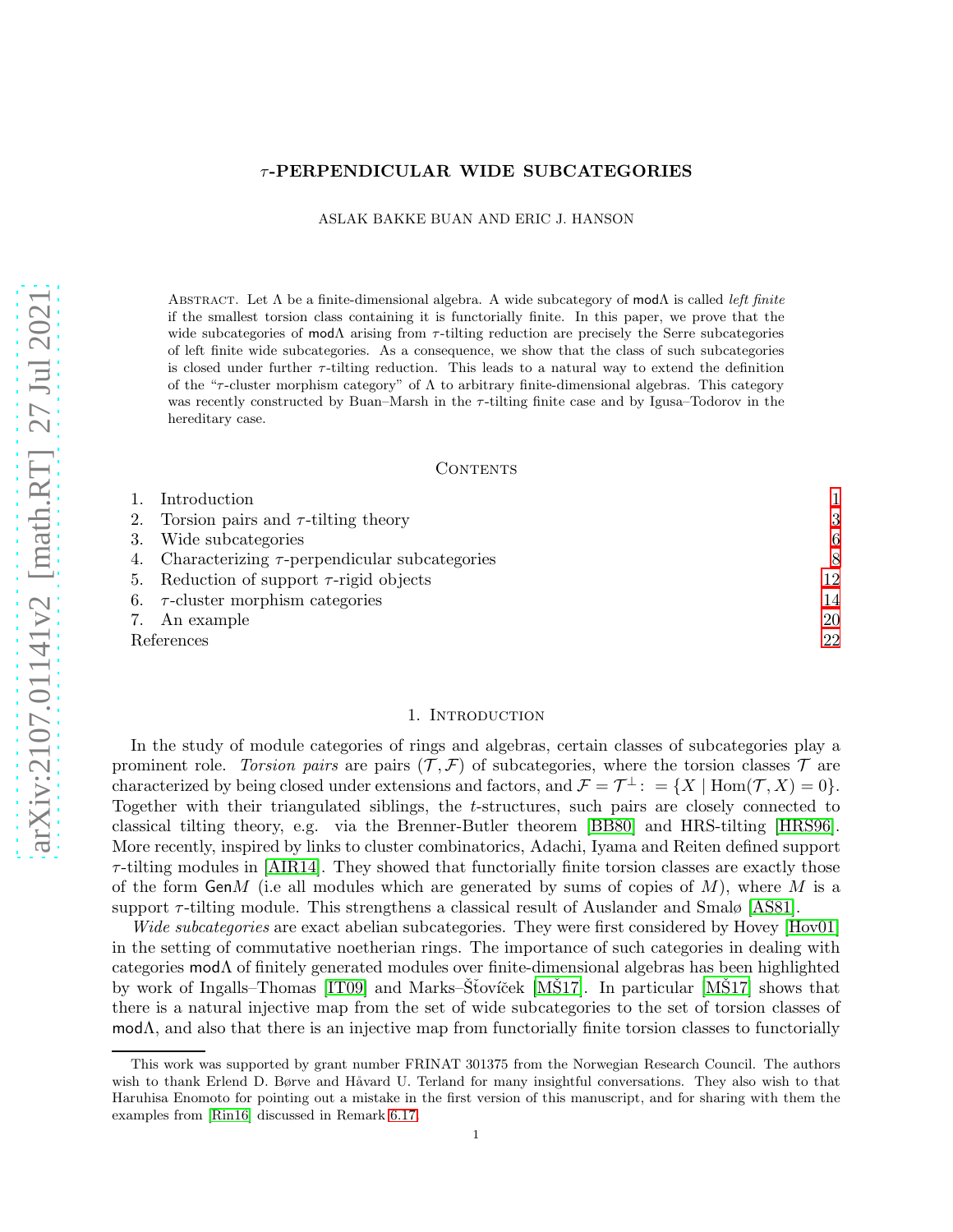finite wide sucategories. The wide subcategories in the image of this map are called *left finite* wide subcategories, and there is also a dual notion of *right finite* wide subcategories. For *τ*-tilting finite algebras, all wide subcategories and torsion classes are functorially finite, and the above maps are actually bijections between finite sets.

Functorially finite wide subcategories are known to be exactly those which are equivalent to module categories, and are hence of special interest. Examples of such are the left finite and right finite wide subcategories, and also the Serre subcategories. The latter are subcategories of modΛ which are equivalent to  $mod(\Lambda/I)$  for I generated by an idempotent in  $\Lambda$ . Another important source of functorially finite wide categories are the τ *-perpendicular categories*, first considered by Jasso [\[Jas15\]](#page-21-9). These are categories given by  $M^{\perp} \cap {}^{\perp}(\tau M) \cap P^{\perp}$ , where  $(M, P)$  is a pair of modules with  $\text{Hom}(M, \tau M) = 0$  and P a projective module satisfying  $\text{Hom}(P, M) = 0$ . These generalize both Serre subcategories and moreover classical Geigle-Lenzing perpendicular categories [\[GL91\]](#page-21-10), which have been much studied in the hereditary setting. There is also a dual concept of  $\tau^{-1}$ -perpendicular categories. See Definition [3.4.](#page-6-0)

Our first main result gives a characterization of  $\tau$ -perpendicular categories, showing how the different classes mentioned above are related.

<span id="page-1-0"></span>**Theorem 1.1** (Theorem [4.5\)](#page-8-0). Let  $\Lambda$  *be a finite-dimensional algebra and let*  $W \subseteq \text{mod}\Lambda$  *be a wide subcategory. Then the following are equivalent.*

- *(1)* W *is a*  $\tau$ -perpendicular subcategory of mod $\Lambda$ .
- $(2)$  W is a  $τ^{-1}$ -perpendicular subcategory of modΛ.
- *(3)* W *is a Serre subcategory of a left finite wide subcategory.*
- *(4)* W *is a Serre subcategory of a right finite wide subcategory.*
- (5) There exists a functorially finite torsion class  $\mathcal{T} \subseteq \text{mod}\Lambda$  and a functorially finite torsion*free class*  $\mathcal{F} \subseteq \text{mod}\Lambda$  *with*  $\mathcal{T}^{\perp} \subseteq \mathcal{F}$  *such that*  $\mathcal{W} = \mathcal{T} \cap \mathcal{F}$ *.*

We note that Serre subcategories of wide subcategories also occur in Asai and Pfeifer's classification of so-called "wide intervals" of torsion classes [\[AP\]](#page-21-11). We discuss the relationship between Theorem [1.1](#page-1-0) and their result in Section [4.](#page-7-0)

It is a consequence of Theorem [1.1](#page-1-0) that the left-finite wide subcategories, right-finite wide subcategories, and Serre subcategories are examples of  $\tau$ -perpendicular subcategories. In particular, this leads to the following consequence.

<span id="page-1-2"></span>Corollary 1.2 (Corollary [6.7\)](#page-15-0). Let  $\Lambda$  *be a finite-dimensional algebra. Let*  $V \subseteq W \subseteq \text{mod}\Lambda$  *be a chain of subcategories such that* V *is a* τ *-perpendicular subcategory of* W *and* W *is a* τ *-perpendicular subcategory of* modΛ*. Then* V *is a* τ *-perpendicular subcategory of* modΛ*.*

Considering the finite poset S of all wide subcategories of a  $\tau$ -tilting finite algebra  $\Lambda$ , it was shown in [\[BM19\]](#page-21-12) that there is a natural definition of a category  $\mathfrak{W}(\Lambda)$ , with the elements in S as objects and maps parameterized by support  $\tau$ -rigid objects. Following [\[HI21\]](#page-21-13), we call  $\mathfrak{W}(\Lambda)$ the  $\tau$ -cluster morphism category of  $\Lambda$ . The concept of (signed)  $\tau$ -exceptional sequences [\[BM21\]](#page-21-14) is closely related, as such sequences can be interpreted as compositions of irreducible maps in  $\mathfrak{W}(\Lambda)$ . This extended earlier work of Igusa-Todorov [\[IT\]](#page-21-15), who dealt with the hereditary case. The study of  $\mathfrak{W}(\Lambda)$  was motivated by the link to the study of picture groups [\[ITW\]](#page-21-16) in the hereditary case, which was extended to the general ( $\tau$ -tilting finite) case in [\[HI21\]](#page-21-13).

As an application of of Theorem [1.1,](#page-1-0) we show that one obtains a natural generalization of the above for all finite-dimensional algebras by restricting to  $\tau$ -perpendicular subcategories. More precisely, we define a category  $\mathfrak{W}(\Lambda)$  whose objects are the  $\tau$ -perpendicular subcategories of mod $\Lambda$ and whose morphisms with source  $W$  are parameterized by the support  $\tau$ -rigid objects of W. The following is then our second main result.

<span id="page-1-1"></span>Theorem 1.3 (Theorem [6.13\)](#page-17-0). *Let* Λ *be a finite-dimensional algebra. Then the* τ *-cluster morphism category*  $\mathfrak{W}(\Lambda)$  *is a well-defined category.*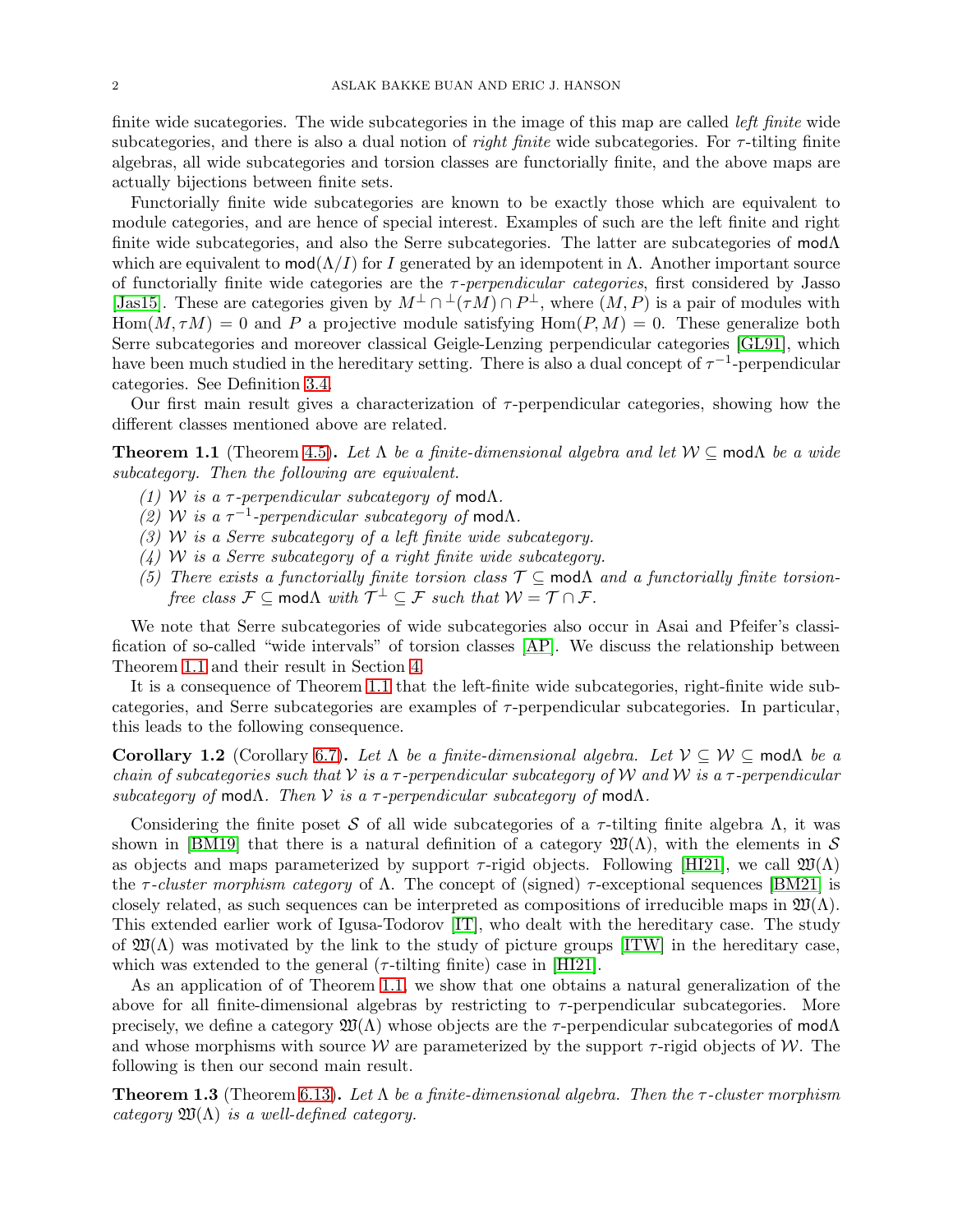The proof we give of Theorem [1.3](#page-1-1) also gives a significant simplification of the proof in the  $\tau$ -tilting finite case, given in [\[BM19\]](#page-21-12).

The paper is organized as follows. We first recall results and definitions concerning torsion pairs and  $\tau$ -tilting theory in Section [2.](#page-2-0) Then we consider various classes of functorially finite wide subcategories in Section [3](#page-5-0) and proceed by proving the first main theorem in Section [4.](#page-7-0) We review a reduction formula for support  $\tau$ -rigid objects in Section [5,](#page-11-0) which is used to prove the second main theorem in Section [6.](#page-13-0) We conclude by working out a concrete example of a  $\tau$ -cluster morphism category in the final section.

## 2. TORSION PAIRS AND  $\tau$ -TILTING THEORY

<span id="page-2-0"></span>In this section, we recall necessary background on torsion pairs and  $\tau$ -tilting theory. Throughout this paper,  $\Lambda$  shall always denote a finite-dimensional basic algebra over a field K, and mod $\Lambda$ denotes the category of finitely generated left Λ-modules. Furthermore, the Auslander-Reiten (AR) translate in mod $\Lambda$  is denoted by  $\tau$ .

The study of  $\tau$ -tilting theory has become instrumental in the study of finitely generated  $\Lambda$ -modules since its inception in [\[AIR14\]](#page-21-3). We follow the notation of [\[BM19\]](#page-21-12), and denote  $\mathcal{C}(\mathsf{mod}\Lambda)$  := modΛ  $\sqcup$  modΛ[1]  $\subseteq \mathcal{D}^b$ (modΛ), where  $\mathcal{D}^b$ (modΛ) denotes the bounded derived category of Λ. An (usually assumed basic) object  $U = M \sqcup P[1] \in \mathcal{C}(\text{mod}\Lambda)$  is called a *support*  $\tau$ -rigid pair if

(1)  $M \in \text{mod}\Lambda$  satisfies  $\text{Hom}(M, \tau M) = 0$ .

(2)  $P \in \text{mod}\Lambda$  is projective and satisfies  $\text{Hom}(P, M) = 0$ .

If U is basic, we denote by  $rk(U)$  the number of indecomposable direct summands of U (up to isomorphism). If  $rk(U) = rk(\Lambda)$ , then U is called *support*  $\tau$ -tilting. When  $P = 0$ , the module  $U = M$  can be referred to as a  $\tau$ -rigid (or  $\tau$ -tilting if it is sincere and  $rk(U) = rk(\Lambda)$ ) module.

By a subcategory of mod $\Lambda$ , we shall always mean a full subcategory which is closed under isomorphisms. Given such a subcategory  $A \subseteq \text{mod}\Lambda$ , we denote by  $\mathcal{P}(A)$  the category of modules which are ext-projective in A. That is,  $Q \in \mathcal{P}(\mathcal{A})$  if and only if  $\text{Ext}^1(Q,X) = 0$  for all  $X \in \mathcal{A}$ .

Moreover, given a subcategory  $A \subseteq \text{mod}\Lambda$ , we denote by  $\text{Gen}(\mathcal{A})$  (resp.  $\text{Cogen}(\mathcal{A})$ ) the subcategory of modΛ consisting of objects which are factors (resp. subobjects) of direct sums of objects in A. We likewise denote by  $Filt(\mathcal{A})$  the subcategory of modules which admit finite filtrations whose subsequent subfactors all lie in A. Given a module  $X \in \text{mod}\Lambda$ , we define  $\text{Gen}X := \text{Gen}(\text{add}X)$ , etc., where  $\mathsf{add} X$  is the subcategory of direct summands of finite direct sums of X.

For any subcategory  $A \subseteq \text{mod}\Lambda$ , we associate two additional subcategories:

$$
\mathcal{A}^{\perp} = \{ Y \in \text{mod}\Lambda \mid \forall X \in \mathcal{A} : \text{Hom}(X, Y) = 0 \}
$$
  

$$
^{\perp}\mathcal{A} = \{ X \in \text{mod}\Lambda \mid \forall Y \in \mathcal{A} : \text{Hom}(X, Y) = 0 \}.
$$

Given a module  $X \in \text{mod}\Lambda$ , we likewise have  $X^{\perp} := (\text{add } X)^{\perp}$  and  $^{\perp} X = {^{\perp}} (\text{add } X)$ .

Finally, we recall that a subcategory  $A \subseteq \text{mod}\Lambda$  is called *functorially finite* if for all  $X \in \text{mod}\Lambda$ :

- (1) There exists  $A_X \in \mathcal{A}$  and  $a_X : A_X \to X$  such that every morphism with source in  $\mathcal{A}$  and target X factors through  $a_X$ . The morphism  $a_X$  is called a *right* A-*approximation*.
- (2) There exists  $A^X \in \mathcal{A}$  and  $a^X : X \to A^X$  such that every morphism with source X and target in A and target X factors through  $a^X$ . The morphism  $a^X$  is called a *left* A-approximation.

We are now ready to discuss torsion pairs. A *torsion pair* is a pair  $(\mathcal{T}, \mathcal{F})$  of subcategories of modΛ such that  $\mathcal{T}^{\perp} = \mathcal{F}$  and  $^{\perp}\mathcal{F} = \mathcal{T}$ . In this case, we call  $\mathcal{T}$  a torsion class and  $\mathcal{F}$  a torsion-free class. It is well known that a pair  $(\mathcal{T}, \mathcal{T}^{\perp})$  (resp.  $({}^{\perp}\mathcal{F}, \mathcal{F})$ ) is a torsion pair if and only if  $\mathcal{T}$  is closed under extensions and quotients (resp.  $\mathcal F$  is closed under extensions and subobjects). Moreover, given a torsion pair  $(\mathcal{T}, \mathcal{F})$ , we have that  $\mathcal T$  is functorially finite if and only if  $\mathcal F$  is functorially finite [\[Sma84\]](#page-21-17).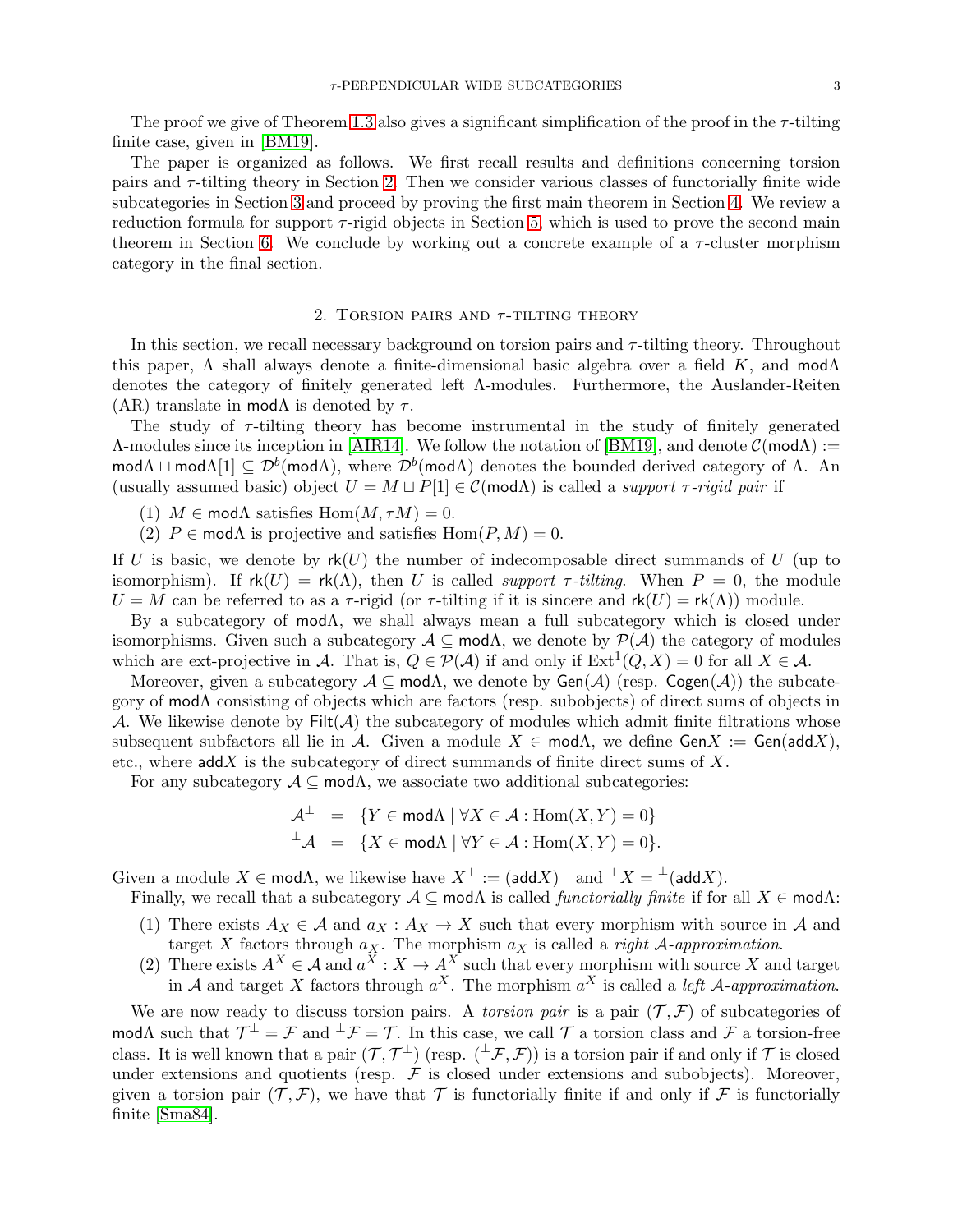<span id="page-3-0"></span>If  $(T, \mathcal{F})$  is a torsion pair, then every  $M \in \mathsf{mod}\Lambda$  admits a unique exact sequence of the form

(1) 
$$
0 \to t_{\mathcal{T}}(M) \xrightarrow{\iota} M \xrightarrow{q} f_{\mathcal{F}}(M) \to 0
$$

with  $t_{\mathcal{T}}(M) \in \mathcal{T}$  and  $f_{\mathcal{F}}(M) \in \mathcal{F}$ . In particular, the map  $\iota$  is a minimal right  $\mathcal{T}$ -approximation and the map q is a minimal left F-approximation. We note that the operations  $t_T(-)$  and  $f_{\mathcal{F}}(-)$ are both functorial.

We will need the following observation for our discussion of Example [4.9.](#page-10-0)

<span id="page-3-4"></span>**Lemma 2.1.** Let  $\mathcal T$  be a functorially finite torsion class and let  $\mathcal F$  be a functorially finite torsion*free class. Then*  $\mathcal{T} \cap \mathcal{F}$  *is functorially finite.* 

*Proof.* We will show only that left  $(T \cap \mathcal{F})$ -approximations exist, as the argument for right approximations is analogous. Let  $X \in \text{mod}\Lambda$ . Let  $t^X : X \to T^X$  be a left  $\mathcal T$ -approximation of X and let  $f^X: T^X \to f_{\mathcal{F}}(T^X)$  be the left F-approximation of  $T^X$  coming from Equation [1.](#page-3-0) We note that  $f^X$  is surjective, and so  $f_{\mathcal{F}}(T^X) \in \mathcal{T} \cap \mathcal{F}$ . It is then straightforward to show that  $f^X \circ t^X$  is a left  $({\mathcal T} \cap {\mathcal F})$ -approximation of X.

We now turn our attention to the well-established relationship between torsion pairs and support  $\tau$ -rigid objects.

Torsion pairs are closely related to support  $τ$ -rigid objects, as the following shows.

<span id="page-3-1"></span>Theorem 2.2. [\[AIR14,](#page-21-3) Sections 2.2-2.3] *Let* Λ *be a finite-dimensional algebra. Then*

- *(1)* If  $U = M \sqcup P[1] \in \mathcal{C}(\text{mod }\Lambda)$  *is support*  $\tau$ -rigid, then both GenM and  $\perp(\tau M) \cap P^{\perp}$  are *functorially finite torsion classes in* modΛ*.*
- (2) If  $U = M \sqcup P[1] \in \mathcal{C}(\text{mod}\Lambda)$  *is support*  $\tau$ -tilting, then  $\text{Gen } M = {}^{\perp}(\tau M) \cap P^{\perp}$ . Moreover, this *association gives a bijection between support* τ *-tilting objects in* C(modΛ) *and functorially finite torsion classes of* modΛ*.*
- *(3) Let*  $\mathcal{T} \subseteq \text{mod }\Lambda$  *be a functorially finite torsion class, let*  $M \in \text{mod }\Lambda$  *be basic such that* add $M = \mathcal{P}(\mathcal{T})$ *, and let*  $P \in \mathcal{P}(\text{mod}\Lambda)$  *be the maximal basic projective module which satisfies*  $\mathrm{Hom}(P, M) = 0$ *. Then*  $M \sqcup P[1]$  *is support*  $\tau$ -tilting and satisfies  $\mathsf{Gen} M = \mathcal{T} = {}^{\perp}(\tau M) \cap P^{\perp}$ *.*

Before continuing, we recall the following characterization of Auslander and Smalø, which will be useful in several of our proofs.

<span id="page-3-3"></span>**Proposition 2.3.** [\[AS81,](#page-21-4) Proposition 5.8] *Let*  $M, N \in \text{mod}\Lambda$ . Then  $\text{Hom}(N, \tau M) = 0$  *if and only*  $if \operatorname{Ext}^1(M,\mathsf{Gen} N)=0.$ 

It is implicit in Theorem [2.2](#page-3-1) that any basic support  $\tau$ -rigid object is the direct summand of at least one support  $\tau$ -tilting object. In particular, we have the following.

<span id="page-3-2"></span>**Theorem 2.4.** [\[AIR14,](#page-21-3) Section 2.2] *Let*  $U = M \sqcup P[1] \in \mathcal{C}(\text{mod}\Lambda)$  *be a basic support*  $\tau$ -rigid object. *Then*

*(1) There exists a unique module*  $B_U \in \text{mod}\Lambda$  *such that*  $B_U \sqcup U$  *is support*  $\tau$ -tilting and add( $B_U \sqcup$  $(M) = \mathcal{P}(\perp^{\perp}(\tau M) \cap P^{\perp}).$  In particular, this means

$$
\operatorname{Gen}(B_U \sqcup M) = {}^{\perp}(\tau M) \cap P^{\perp} = {}^{\perp}(\tau(B_U \sqcup M)) \cap P^{\perp}.
$$

*(2) There exists a unique object*  $C_U = N \sqcup Q[1] \in \mathcal{C}(\text{mod}\Lambda)$  *such that*  $C_U \sqcup U$  *is support*  $\tau$ -tilting *and* add( $N ⊔ M$ ) =  $P$ (GenM). In particular, this means

$$
\mathsf{Gen}(N \sqcup M) = \mathsf{Gen} M = {^{\perp}(\tau(N \sqcup M))} \cap Q^{\perp}.
$$

The module  $B_U$  in Theorem [2.4](#page-3-2) is called the *Bongartz complement* of U. Following e.g. [\[DIR](#page-21-18)<sup>+</sup>, [BM21\]](#page-21-14), we refer to  $C_U$  in Theorem [2.4](#page-3-2) as the *co-Bongartz complement* of  $U$ .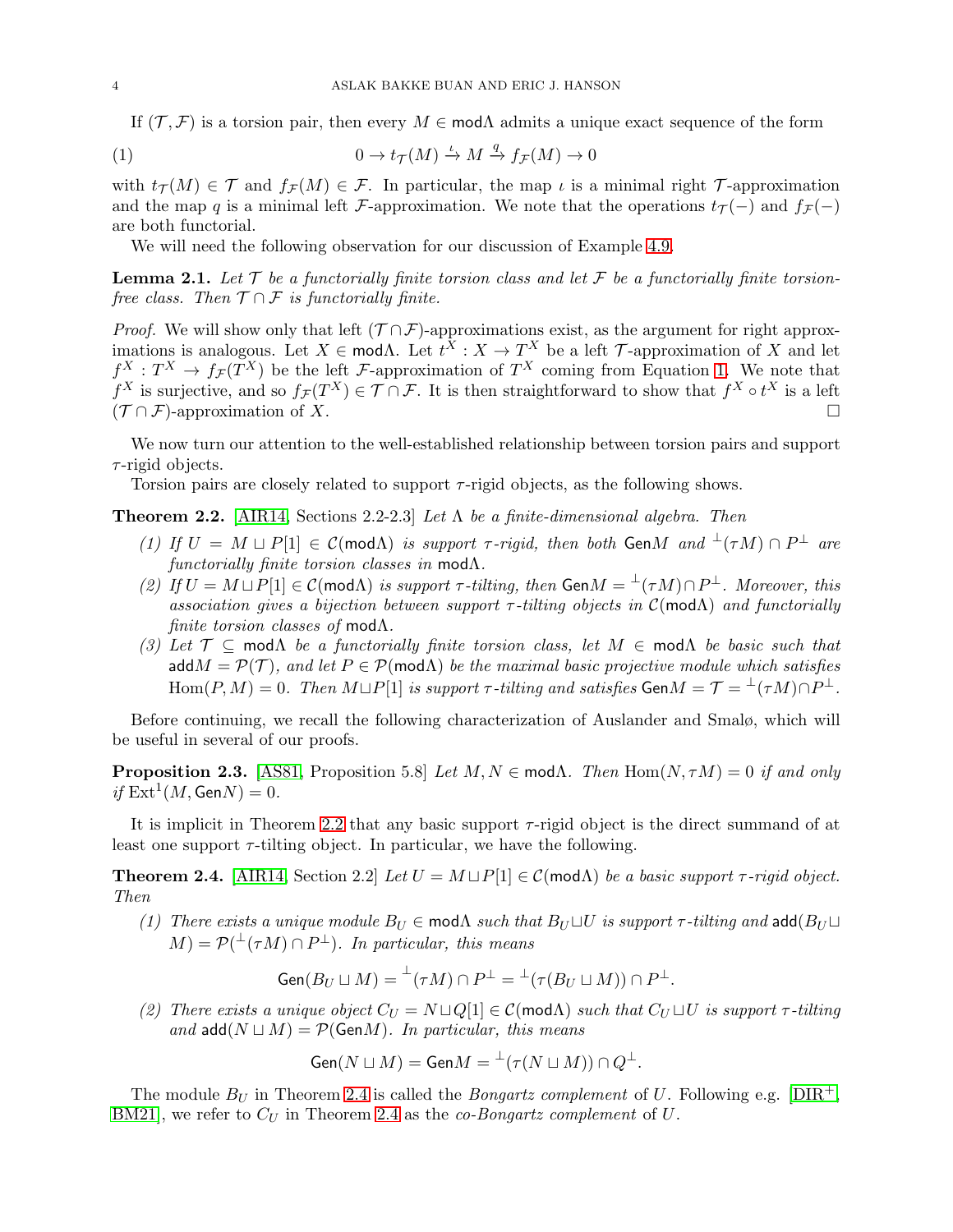## Remark 2.5.

- (1) In [\[AIR14\]](#page-21-3), the Bongartz complement is only explicitly defined when  $P = 0$  (so  $U = M$ is a  $\tau$ -rigid module). Nevertheless, the more general definition is often given the same attribution. See e.g.  $[DIR<sup>+</sup>, Section 4]$ .
- (2) If  $P = 0$ , then  $B_U \sqcup M$  is a sincere module. In general, we can instead see  $B_U \sqcup M$  as a sincere object in the Serre subcategory  $P^{\perp}$ . In this case, it is straightforward to show that M is  $\tau$ -rigid in  $P^{\perp}$  and that the Bongartz complement of M in  $P^{\perp}$  is precisely  $B_U$ . See [\[BM19,](#page-21-12) Lemma 3.8].

We next recall two results which give us a "canonical decomposition" of a support  $\tau$ -tilting pair. The first can be seen as a combination of  $[IT09, Lemma 2.8]$  and  $[MS17, Lemma 3.7]$ . We recall that a module X in a subcategory  $A \subseteq \text{mod}\Lambda$  is called split projective (in A) if every epimorphism in  $A$  with target  $X$  is split.

<span id="page-4-0"></span>**Lemma 2.6.** *Let*  $\mathcal{T} \subseteq \text{mod}\Lambda$  *be a functorially finite torsion class and let*  $M \sqcup P[1] \in \mathcal{C}(\text{mod}\Lambda)$  *be the support*  $\tau$ -tilting pair which satisfies  $P(\mathcal{T}) = \text{add} M$ . Then:

- *(1) There is a decomposition*  $M = M_s ⊔ M_{ns}$  *such that*  $M_s$  *is split projective in*  $T$  *and no direct summand of*  $M_{ns}$  *is split projective in*  $\mathcal{T}$ *. In particular,*  $\mathcal{T} = \text{Gen } M_s$ *.*
- *(2) Let*

$$
\Lambda \xrightarrow{g} T_0 \to T_1 \to 0
$$

*be an exact sequence such that* g *is a minimal left*  $\mathcal{T}$ *-approximation. Then*  $\text{add}\,T_0 = \text{add}\,M_s$ *and*  $\text{add } T_1 = \text{add } M_{ns}$ .

The second result relates the direct summands  $M_s$  and  $M_{ns}$  to Bongartz and co-Bongartz complements.

<span id="page-4-1"></span>**Proposition 2.7.** *Consider the setup in Lemma [2.6.](#page-4-0) Then*  $M_s$  *is the Bongartz complement of* Mns ⊔ P[1] *and* Mns ⊔ P[1] *is the co-Bongartz complement of* Ms*. In particular, we have*

$$
\mathsf{Gen} M_s=\mathsf{Gen} M= {^{\perp}(\tau M)}\cap P^{\perp}= {^{\perp}(\tau M_{ns})}\cap P^{\perp}.
$$

*Proof.* It is shown in [\[DIR](#page-21-18)<sup>+</sup>, Lemma 4.5] that  $M_s$  is the Bongartz complement of  $M_{ns} \sqcup P[1]$ . Moreover, it is clear from Lemma [2.6](#page-4-0) that  $GenM_s = GenM$ . The result thus follows from Theo-rem [2.4.](#page-3-2)

We conclude this section with a brief description of the dual theory of  $\tau^{-1}$ -tilting. In order to state this in our context, given an indecomposable stalk complex  $M[m] \in \mathcal{D}^b(\mathsf{mod}\Lambda)$  with  $M \in \mathsf{mod}\Lambda$ , we denote

$$
\overline{\tau}(M[m]) := \begin{cases} \tau M[m], & M \notin \mathcal{P}(\mathsf{mod}\Lambda) \\ \nu M[m-1] & M \in \mathcal{P}(\mathsf{mod}\Lambda), \end{cases}
$$

where  $\nu$  denotes the Nakayama functor. We then say a (usually assumed basic) object  $U =$  $I[-1] \sqcup M \in \mathcal{C}(\text{mod}\Lambda)[-1]$  is *support*  $\tau^{-1}$ -rigid if:

- (1)  $M \in \text{mod}\Lambda$  and  $\text{Hom}(\tau^{-1}M, M) = 0$ .
- (2)  $I \in \text{mod}\Lambda$  is injective and  $\text{Hom}(M, I) = 0$ .

We likewise say U is  $\tau^{-1}$ -tilting if U is basic and  $rk(U) = rk(\Lambda)$ . It is shown in [\[AIR14,](#page-21-3) Section 2.2] that  $U \in \mathcal{C}(\mathsf{mod}\Lambda)[-1]$  is support  $\tau^{-1}$ -rigid (resp. support  $\tau^{-1}$ -tilting) if and only if there exists some support  $\tau$ -rigid (resp. support  $\tau$ -tilting)  $V \in \mathcal{C}(\text{mod}\Lambda)$  such that  $U = \overline{\tau}V$ .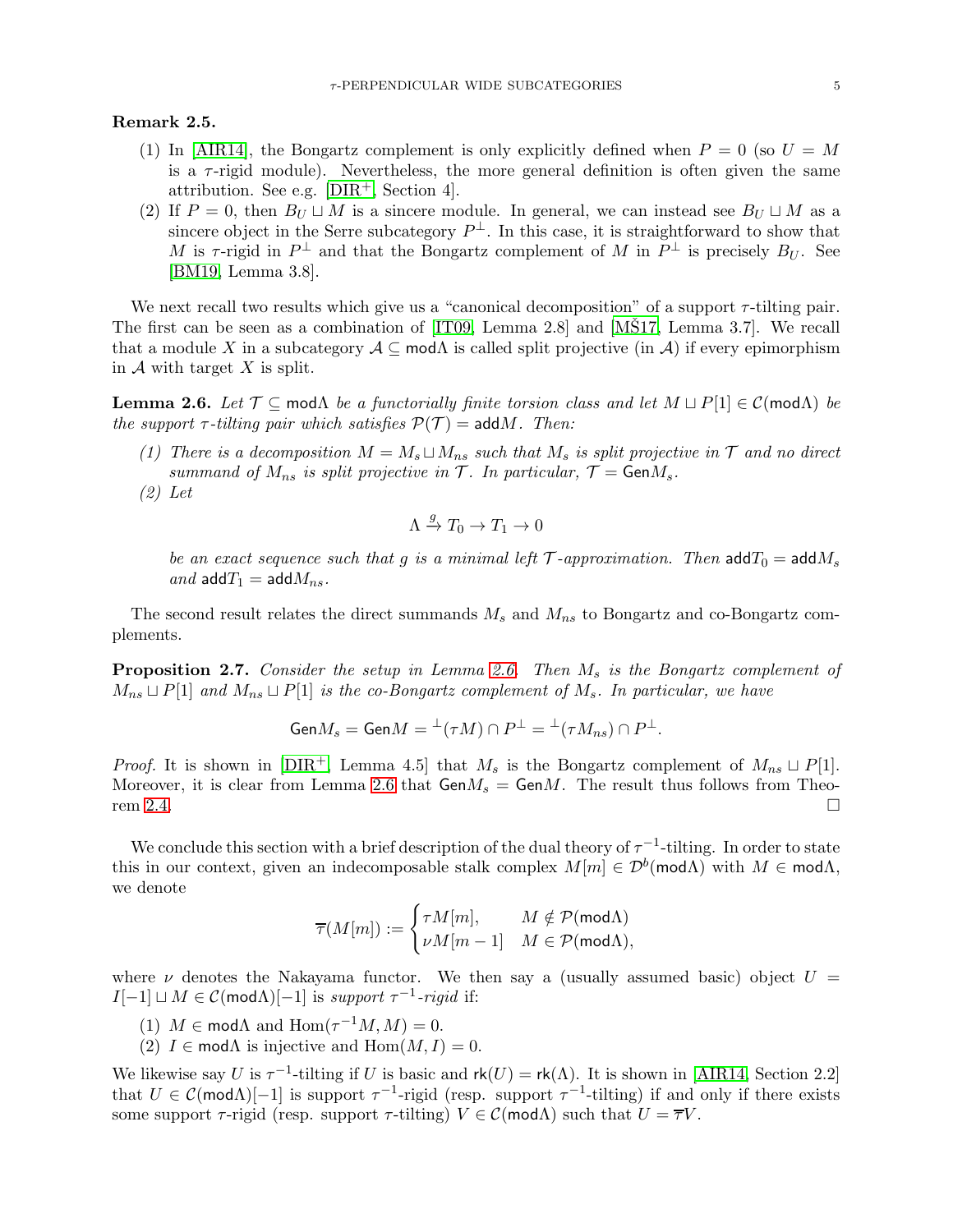#### 3. Wide subcategories

<span id="page-5-0"></span>In this section, we recall the definition and basic properties of wide subcategories and discuss important classes of examples of functorially finite wide subcategories:  $\tau$ -perpendicular subcategories. left/right finite wide subcategories, and Serre subcategories.

Recall that wide subcategories are exactly embedded abelian subcategories, and that a subcategory  $W \subseteq \text{mod}\Lambda$  is wide if and only if it is closed under extensions, kernels, and cokernels. It is well known that a wide subcategory  $W \subseteq \text{mod}\Lambda$  is functorially finite if and only if it is equivalent to mod $\Lambda_{\mathcal{W}}$  for some basic finite-dimensional algebra  $\Lambda_{\mathcal{W}}$  (This is made explicit in [\[Eno,](#page-21-19) Proposition 4.12. Given such a wide subcategory, we denote by  $rk(W)$  the number of simple objects in W (or equivalently simple modules in  $\text{mod}\Lambda_W$ ) up to isomorphism. We note that if  $P \in W$  is basic and  $P(W) = \mathsf{add}(P)$ , then  $\mathsf{rk}(W) = \mathsf{rk}(P)$ . In particular,  $\mathsf{rk}(\Lambda) = \mathsf{rk}(\mathsf{mod}\Lambda)$ .

As wide subcategories are abelian categories in their own right, they have their own wide subcategories, torsion classes, and torsion-free classes. We will be concerned with such subcategories in the sequel, and so the following well-known and easily proved fact is useful.

## <span id="page-5-2"></span>**Proposition 3.1.** *Let*  $W \subseteq \text{mod}\Lambda$  *be a wide subcategory.*

- *(1) Suppose that* W *is functorially finite and let* A ⊆ W *be a functorially finite subcategory of* W*. Then* A *is a functorially finite subcategory of* modΛ*.*
- *(2) Let*  $V$  *be a wide subcategory of*  $W$ *. Then*  $V$  *is a wide subcategory of* mod $\Lambda$ *.*

We are now ready to define our main categories of interest.

**Definition 3.2.** A full subcategory  $W \subseteq \text{mod}\Lambda$  is called a  $\tau$ -perpendicular subcategory if there exists a support  $\tau$ -rigid object  $U = M \sqcup P[1] \in \mathcal{C}(\mathsf{mod}\Lambda)$  such that  $\mathcal{W} = \mathcal{J}(U)$ , where

(2) 
$$
\mathcal{J}(U) := (M \sqcup P)^{\perp} \cap {}^{\perp}(\tau M).
$$

Such categories were first considered by Jasso [\[Jas15\]](#page-21-9), who proved that they are equivalent to module categories, and hence they are functorially finite. Actually, Jasso explicitly dealt with the case  $P = 0$ , but his proofs and statements can be easily modified. This is mentioned explicitly in  $[DIR<sup>+</sup>]$  $[DIR<sup>+</sup>]$ , where it is also shown that such categories are in fact wide. Summarizing, we have:

<span id="page-5-1"></span>**Theorem 3.3.** [\[Jas15,](#page-21-9) Theorem 3.8][\[DIR](#page-21-18)<sup>+</sup>, Theorems 4.12, 4.16] *Let*  $U = M \sqcup P[1] \in \mathcal{C}(\text{mod}\Lambda)$ *be support*  $τ$ -rigid. Then  $J(U)$  is a functorially finite wide subcategory of modΛ. Moreover, if  $M \sqcup P[1]$  *is basic, then*  $\mathsf{rk}(\mathcal{J}(U)) + \mathsf{rk}(M) + \mathsf{rk}(P) = \mathsf{rk}(\Lambda)$ .

By identifying a  $\tau$ -perpendicular subcategory  $\mathcal{W} = \mathcal{J}(U)$  with a module category, one can consider the  $\tau$ -tilting theory of W. That is, we consider the category  $\mathcal{C}(\mathcal{W}) := \mathcal{W} \sqcup \mathcal{W}[1] \subseteq \mathcal{C}(\mathsf{mod}\Lambda)$ . We then say an object  $N \sqcup Q[1] \in \mathcal{C}(\mathcal{W})$  is *support*  $\tau$ -rigid in W if:

- (1)  $N \in \mathcal{W}$  satisfies Hom $(N, \tau_{\mathcal{W}}N) = 0$ , where  $\tau_{\mathcal{W}}$  denotes the Auslander-Reiten (AR) translate in W.
- (2)  $Q \in \mathcal{W}$  is projective in W and satisfies  $Hom(Q, N) = 0$ .

We emphasize that in general, objects which are projective in W may not be projective in mod $\Lambda$ . Likewise, we may have that  $\tau_W N \ncong \tau N$ , so in general we can have modules which are *not*  $\tau$ -rigid in mod $\Lambda$ , but still are  $\tau$ -rigid in W. However, it is a direct consequence of Proposition [2.3](#page-3-3) and the fact that W is an exactly embedded subcategory that  $\tau$ -rigid (or projective) objects in mod $\Lambda$ remain  $\tau$ -rigid (or projective) in W.

Note also that since W is an exact subcategory of mod $\Lambda$ , the category  $\mathcal{C}(\mathcal{W})$  can be considered as sitting either inside  $\mathcal{C}(\text{mod}\Lambda) \subseteq \mathcal{D}^b(\text{mod}\Lambda)$  (as we have defined it) or inside of  $\mathcal{D}^b(\mathcal{W})$ . Indeed, for  $X, Y \in \mathcal{W}$ , we have a canonical isomorphism

$$
\operatorname{Hom}_{\mathcal{D}^b(\operatorname{mod}\Lambda)}(X,Y[1])=\operatorname{Hom}_{\mathcal{D}^b(\mathcal{W})}(X,Y[1]).
$$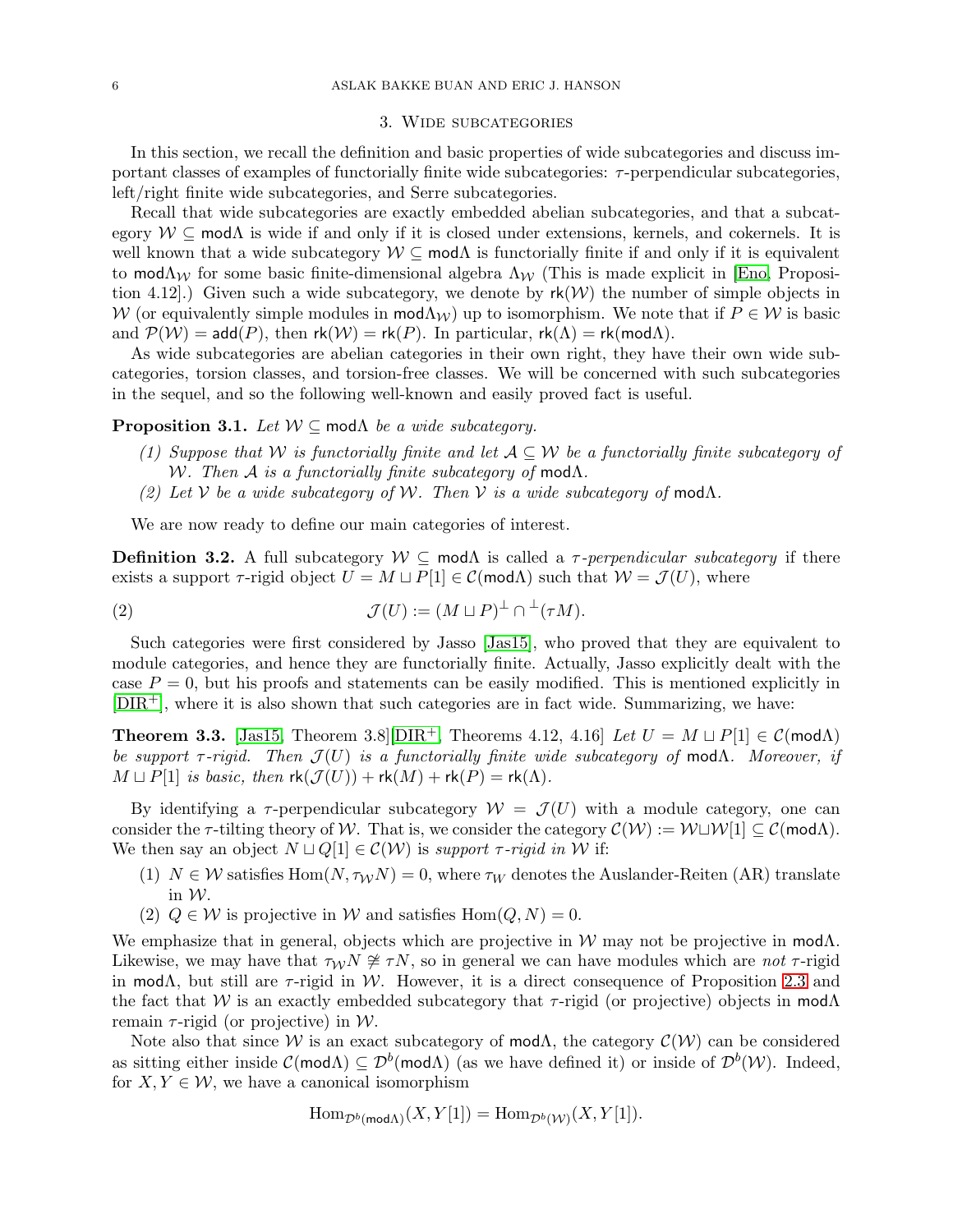Continuing in this way, if  $V = N \sqcup Q[1]$  is  $\tau$ -rigid in W, we denote

(3) 
$$
\mathcal{J}_{\mathcal{W}}(V) := (N \sqcup Q)^{\perp} \cap {}^{\perp}(\tau_W N) \cap \mathcal{W}.
$$

We also have the following dual concept.

<span id="page-6-0"></span>**Definition 3.4.** A subcategory  $W \subseteq \text{mod}\Lambda$  is called a  $\tau^{-1}$ -perpendicular subcategory if there exists a support  $\tau^{-1}$ -rigid object  $U = I[-1] \sqcup M \in \mathcal{C}(\mathsf{mod}\Lambda)[-1]$  such that

$$
\mathcal{W} = \mathcal{L}(U) := {}^{\perp}(M \sqcup I) \cap (\tau^{-1}M)^{\perp}.
$$

We show as part of Theorem [1.1](#page-1-0) that  $\tau^{-1}$ -perpendicular subcategories and  $\tau$ -perpendicular subcategories coincide. Moreover, it will be a consequence of Theorem [1.1](#page-1-0) that not all functorially finite wide subcategories are  $\tau$ -perpendicular subcategories. See Example [4.9.](#page-10-0)

We proceed to discuss another central class of functorially finite wide subcategories. These arise from applying the so-called Ingalls–Thomas bijections  $[IT09, M\dot{S}17]$  to functorially finite torsion classes and torsion-free classes. We recall these constructions now.

## <span id="page-6-2"></span>Definition 3.5.

(1) Let  $\mathcal{T} \subseteq \text{mod}\Lambda$  be a torsion class. The *left wide subcategory* of mod $\Lambda$  corresponding to  $\mathcal{T}$  is

$$
\mathcal{W}_L(\mathcal{T}) := \{ X \in \mathcal{T} \mid (Y \in \mathcal{T}, f : Y \to X) \implies \ker f \in \mathcal{T} \}.
$$

(2) Let  $\mathcal{F} \subseteq \text{mod}\Lambda$  be a torsion-free class. The *right wide subcategory* of mod $\Lambda$  corresponding to  $\mathcal F$  is

$$
\mathcal{W}_R(\mathcal{F}) := \{ X \in \mathcal{F} \mid (Y \in \mathcal{F}, f : X \to Y) \implies \text{coker } f \in \mathcal{F} \}.
$$

One of the key results of  $[T09]$  (hereditary case) and  $[M\dot{S}17]$  (general case) is that for any wide subcategory  $W$ , one has

$$
\mathcal{W}_L(\mathsf{FiltGen}(\mathcal{W})) = \mathcal{W} = \mathcal{W}_R(\mathsf{FiltCogen}(\mathcal{W})).
$$

They also show that  $FiltGen(W_L(\mathcal{T})) = \mathcal{T}$  (resp.  $FiltCogenW_R(\mathcal{F}) = \mathcal{F}$ ), when  $\mathcal{T}$  (resp.  $\mathcal{F}$ ) is functorially finite. Following Asai [\[Asa20\]](#page-21-20), a wide subcategory W ⊆ modΛ is called *left finite* (resp. *right finite*) if it is of the form  $W_L(\mathcal{T})$  (resp.  $W_R(\mathcal{F})$ ) for some functorially finite torsion class  $\mathcal T$ (resp. torsion-free class  $\mathcal{F}$ ). It is straightforward that if W is either left finite or right finite, then it is functorially finite. The converse, however, does not hold in general. See [\[Asa20,](#page-21-20) Example 3.13] or Example [4.9.](#page-10-0)

We conclude this section by discussing a well understood class of functorially finite wide subcategories, namely the Serre subcategories. A subcategory  $\mathcal S$  is *Serre* if for any short exact sequence

$$
0 \to X \to Y \to Z \to 0
$$

in mod $\Lambda$ , we have  $Y \in \mathcal{S}$  if and only if  $X, Z \in \mathcal{S}$ . That is,  $\mathcal{S}$  is closed under extensions, quotients, and subobjects.

Serre subcategories are indeed examples of wide subcategories. In fact, they are also both torsion classes and torsion-free classes, as the following shows.

<span id="page-6-1"></span>**Proposition 3.6.** *Let*  $S \subseteq \text{mod}\Lambda$  *be a subcategory. Then the following are equivalent:* 

- *(1)* S *is a Serre subcategory.*
- *(2)* S *is any two of a torsion class, a torsion-free class, and a wide subcategory.*
- *(3)* S *is a torsion class, a torsion-free class, and a wide subcategory.*
- $(4)$   $S = P^{\perp}$  *for some projective*  $P \in \mathcal{P}(\mathsf{mod}\Lambda)$ *.*
- *(5)* S *is a wide subcategory and every object which is simple in* S *is simple in* mod $\Lambda$ .

*Proof.* The equivalence of (1), (4), and (5) is contained in [\[GL91,](#page-21-10) Proposition 5.3], and the equivalence of (1), (2), and (3) follows straightforwardly from the definitions.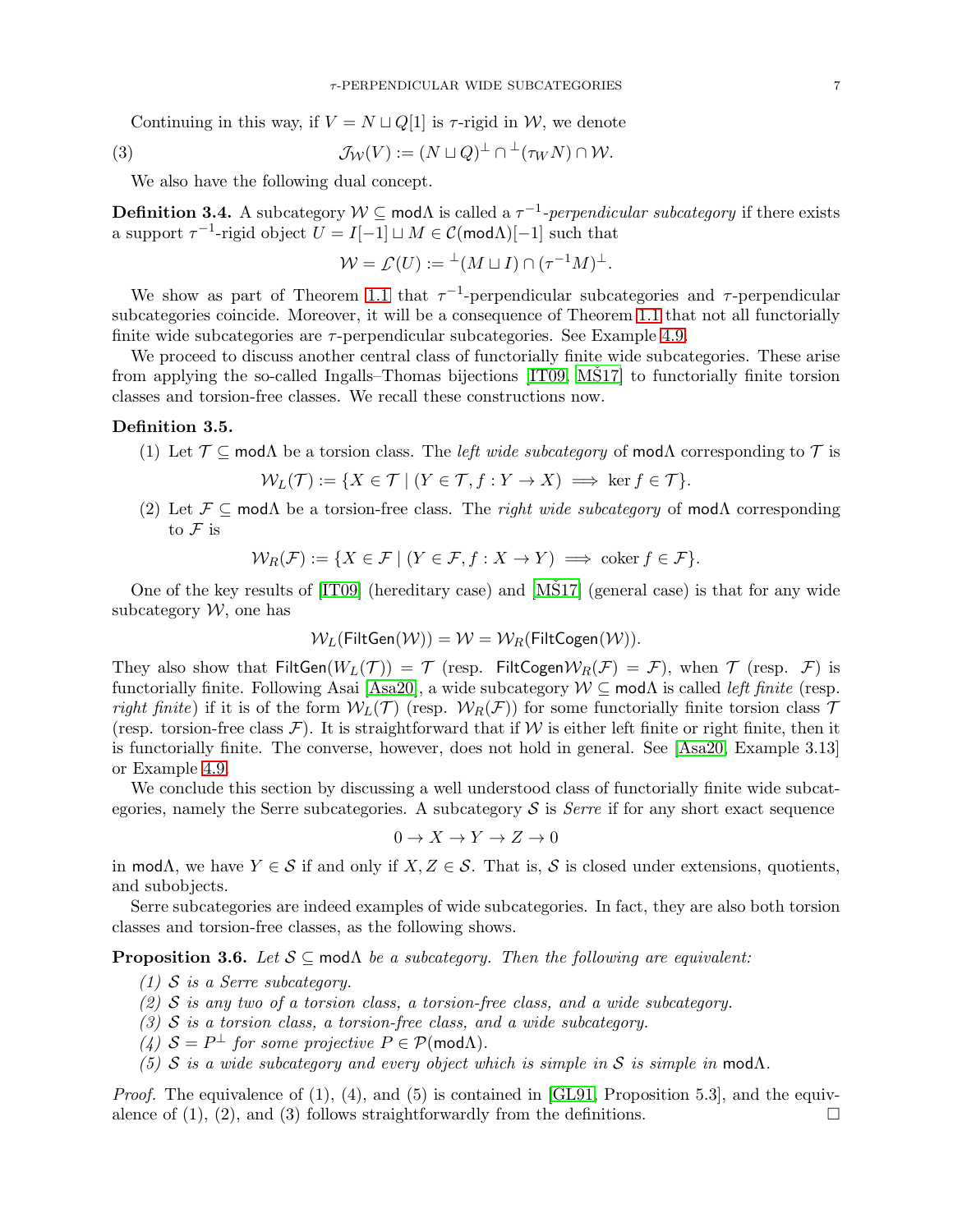As useful consequences, we obtain the the following corollaries.

Corollary 3.7. *There is a bijection between isomorphism classes of basic projective modules in*  $\mathcal{P}(\text{mod}\Lambda)$  *and Serre subcategories of* mod $\Lambda$  *given by*  $P \mapsto P^{\perp}$ .

<span id="page-7-3"></span>Corollary 3.8. *Let* S ⊆ modΛ *be a Serre subcategory. Then* S *is both a left finite wide subcategory and a right finite wide subcategory.*

<span id="page-7-0"></span>*Proof.* Note that S is a wide subcategory which satisfies  $W_L(S) = S = W_R(S)$  by Proposition [3.6.](#page-6-1) The result then follows from Theorem [2.2\(](#page-3-1)1) and item (4) of Proposition [3.6.](#page-6-1)

4. CHARACTERIZING  $\tau$ -PERPENDICULAR SUBCATEGORIES

In this section, we give the proof of Theorem [1.1,](#page-1-0) restated as Theorem [4.5](#page-8-0) below. This characterizes  $\tau$ -perpendicular subcategories as precisely the Serre subcategories of left-finite and right-finite wide subcategories of modΛ.

The following technical result will be useful for the proof.

<span id="page-7-1"></span>**Proposition 4.1.** [\[BTZ21,](#page-21-21) Proposition 5.2.1] *Let*  $(\mathcal{T}, \mathcal{F})$  *be a torsion pair in* mod $\Lambda$  *and let*  $X \in$  $W_R(F)$ *. Then* X is simple in  $W_R(F)$  if and only if the following hold:

- *(1)* Every proper factor of X lies in  $\mathcal{T}$ .
- (2) If  $0 \to X \to Y \to Z \to 0$  *is a nonsplit exact sequence and*  $Z \in \mathcal{T}$ *, then*  $Y \in \mathcal{T}$ *.*
- *(3)* X ∈ F*.*

# Remark 4.2.

- (1) Our statement of Proposition [4.1](#page-7-1) is actually the dual of [\[BTZ21,](#page-21-21) Proposition 5.2.1].
- (2) The simple objects of  $W_R(\mathcal{F})$  are given an alternative characterization in terms of 2-term simple-minded collections in [\[Asa20\]](#page-21-20). The characterization in [\[BTZ21\]](#page-21-21), on the other hand, shows that the simple objects of  $W_R(\mathcal{F})$  are precisely the "minimal extending modules" for the torsion class  $\mathcal{T}$ , introduced in [\[BCZ19\]](#page-21-22).

We now start building towards our proof of Theorem [1.1](#page-1-0) with the following lemmas.

<span id="page-7-2"></span>**Lemma 4.3.** *Let*  $(T, \mathcal{F})$  *be a functorially finite torsion pair and let*  $M \sqcup P[1]$  *be the support*  $\tau$ -tilting *object in*  $\mathcal{C}(\text{mod}\Lambda)$  *for which*  $\text{add}(M) = \mathcal{P}(\mathcal{T})$ *. Write*  $M \cong M_s \sqcup M_{ns}$  *as in Lemma [2.6.](#page-4-0)* Then:

- $(1)$   $W<sub>L</sub>(T) = \mathcal{J}(M_{ns} \sqcup P[1]).$
- (2)  $W_R(\mathcal{F}) = \mathcal{J}(M_s)$ .

*In particular, any wide subcategory of* modΛ *which is either left finite or right finite is also a* τ *-perpendicular subcategory.*

We note that  $(1)$  also appears as [\[Yur18,](#page-21-23) Equation 1.2].

*Proof.* (1) It is shown in [MŠ17, Lemma 3.8] that  $W_L(\mathcal{T}) = M_{ns}^{\perp} \cap {}^{\perp}(\tau M) \cap P^{\perp}$ . Moreover, by Proposition [2.7,](#page-4-1) we have that  $\perp(\tau M) \cap P^{\perp} = \perp(\tau M_{ns}) \cap P^{\perp}$ . This proves the result.

(2) First let X be a simple object of  $W_R(\mathcal{F})$ . (Note that X is not necessarily simple in modA.) We will show that  $X \in \mathcal{J}(M_s)$ . Since  $\mathcal{J}(M_s)$  is closed under extensions, this will imply that  $\mathcal{W}_R(\mathcal{F}) \subseteq \mathcal{J}(M_s).$ 

We first note that  $W_R(\mathcal{F}) \subseteq \mathcal{F} = M_s^{\perp}$ , so we need only show that  $\text{Hom}(X, \tau M_s) = 0$ . Suppose to the contrary that  $\text{Hom}(X, \tau M_s) \neq 0$ . By Proposition [2.3](#page-3-3) this means there exists  $X' \in \text{Gen } X$ and a nonsplit exact sequence of the form

$$
0 \to X' \to E \to M_s \to 0.
$$

By Proposition [4.1,](#page-7-1) we note that  $X'$  cannot be a proper quotient of X. Indeed, if this were the case, we would have  $X' \in \mathcal{T} \subseteq {}^{\perp}(\tau M)$ , a contradiction. Therefore, we can assume that  $X' = X$ .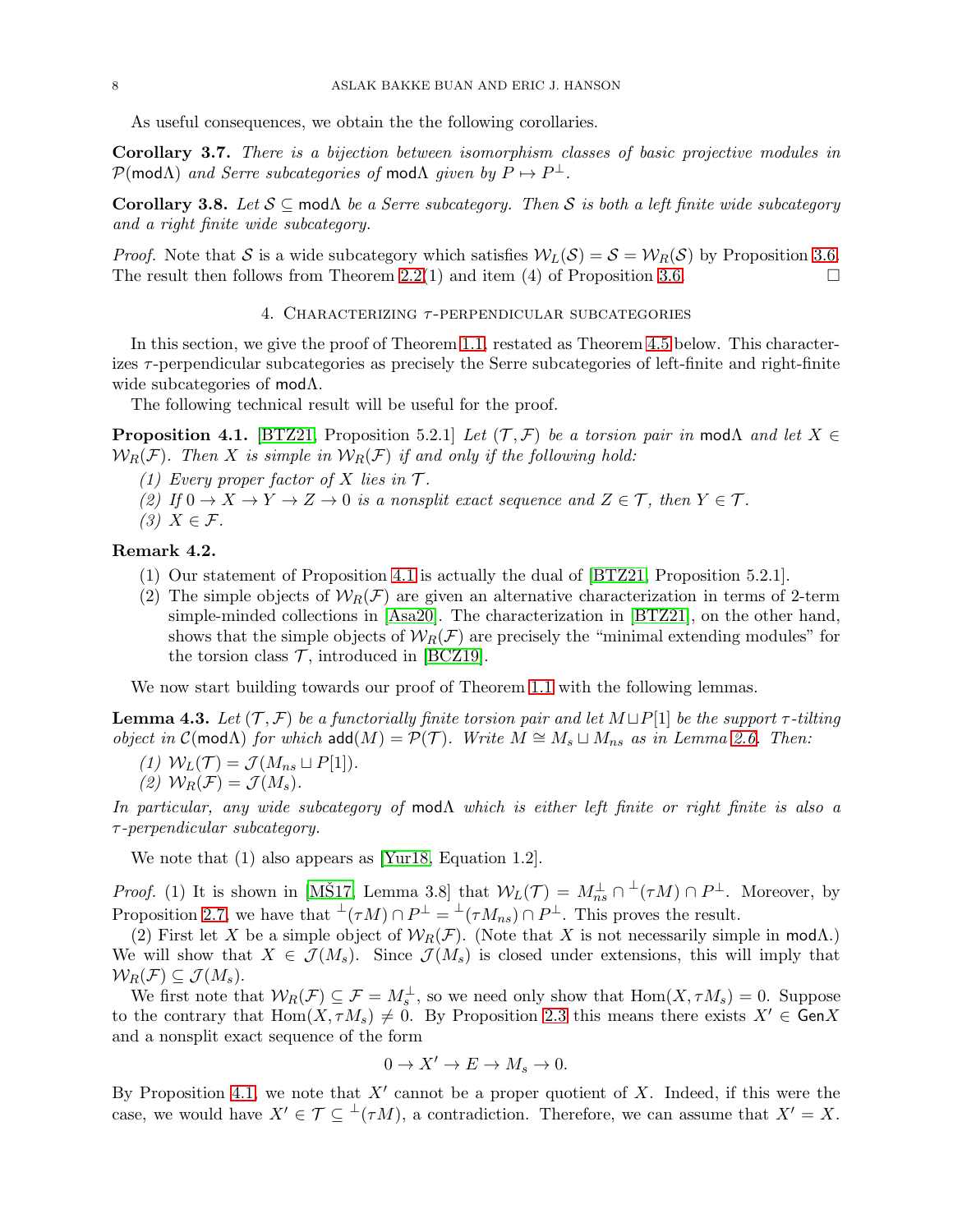Applying Proposition [4.1](#page-7-1) again, this implies that  $E \in \mathcal{T}$ . Since  $M_s$  is split projective in  $\mathcal{T}$ , this is a contradiction.

Now let  $Y \in \mathcal{J}(M_s)$ . It is clear that  $Y \in \mathcal{F} = M_s^{\perp}$ . Thus let  $Z \in \mathcal{F} = M_s^{\perp}$  and  $g: Y \to Z$ . We then have an exact sequence

$$
0 = \text{Hom}(M_s, Z) \to \text{Hom}(M_s, \text{coker } g) \to \text{Ext}^1(M_s, \text{image } g) = 0,
$$

where the last term is zero by Proposition [2.3](#page-3-3) and the fact that image  $q$  is a quotient of Y. We conclude that coker  $g \in \mathcal{F}$ , and therefore  $Y \in \mathcal{W}_R(\mathcal{F})$ . This completes the proof.

<span id="page-8-1"></span>**Lemma 4.4.** Let  $V \subseteq W \subseteq \text{mod}\Lambda$  *be a chain of subcategories such that*  $V$  *is a Serre subcategory of* W *and* W *is a* τ *-perpendicular subcategory of* modΛ*. Then* V *is a* τ *-perpendicular subcategory of* modΛ*.*

*Proof.* Let  $U = M \sqcup P[1] \in \mathcal{C}(\text{mod}\Lambda)$  be support  $\tau$ -rigid and let S be a Serre subcategory of  $\mathcal{J}(U)$ . By Proposition [3.6,](#page-6-1) there exists  $Q \in \mathcal{P}(\mathcal{J}(U))$  so that  $\mathcal{S} = Q^{\perp} \cap \mathcal{J}(U)$ . It follows from [\[Jas15,](#page-21-9) Proposition 3.14] and Theorem [2.2](#page-3-1) that  $Q = f_{M\perp}(B)$  for some direct summand B of the Bongartz complement  $B_U$  of U. We then have an exact sequence

$$
0 \to t_{\text{Gen}M}(B) \to B \to Q \to 0,
$$

and since  $t_{GenM}(B)$  is in GenM, we have  $Hom(t_{GenM}(B), \mathcal{J}(U)) = 0$ . Hence we have  $S = Q^{\perp} \cap$  $\mathcal{J}(U) = B^{\perp} \cap \mathcal{J}(U) = \mathcal{J}(B \sqcup U)$ , and so S is a  $\tau$ -perpendicular subcategory of mod $\Lambda$ .

We are now ready to prove our first main result.

<span id="page-8-0"></span>**Theorem 4.5** (Theorem [1.1\)](#page-1-0). Let  $\Lambda$  *be a finite-dimensional algebra and let*  $W \subseteq \text{mod}\Lambda$  *be a wide subcategory. Then the following are equivalent.*

- *(1) W is a*  $τ$ -*perpendicular subcategory of* mod $Λ$ .
- $(2)$  W is a  $τ^{-1}$ -perpendicular subcategory of modΛ.
- *(3)* W *is a Serre subcategory of a left finite wide subcategory.*
- *(4)* W *is a Serre subcategory of a right finite wide subcategory.*
- *(5) There exists a functorially finite torsion class* T ⊆ modΛ *and a functorially finite torsionfree class*  $\mathcal{F} \subseteq \text{mod}\Lambda$  *with*  $\mathcal{T}^{\perp} \subseteq \mathcal{F}$  *such that*  $\mathcal{W} = \mathcal{T} \cap \mathcal{F}$ *.*

*Proof.* (1  $\iff$  2) : Recall that if  $U \in \mathcal{C}(\text{mod}\Lambda)$  is support  $\tau$ -rigid, then  $\overline{\tau}U \in \mathcal{C}(\text{mod}\Lambda)[-1]$ is support  $\tau^{-1}$ -rigid, and moreover that every support  $\tau^{-1}$ -rigid object in  $\mathcal{C}(\text{mod}\Lambda)[-1]$  occurs in this way. Thus suppose  $U = M \sqcup P[1]$  is support  $\tau$ -rigid and write  $M \cong M_p \sqcup M_{np}$ , where  $M_p \in \mathcal{P}(\text{mod }\Lambda)$  and  $M_{np}$  has no projective direct summand. We note that  $\perp \nu M_p = M_p^{\perp}$  and  $\perp(\nu P) = P^{\perp}$ . Moreover, we have  $\overline{\tau}(U) = (\nu M_p)[-1] \sqcup \tau M_{np} \sqcup \nu P$ , where  $\tau M_{np}$  has no injective direct summand. This means

$$
\mathcal{J}(U) = M_{np}^{\perp} \cap {}^{\perp}(\tau M_{np}) \cap (M_p \sqcup P)^{\perp}
$$
  
= 
$$
(\tau^{-1} \tau M_{np})^{\perp} \cap {}^{\perp}(\tau M_{np}) \cap {}^{\perp}(\nu M_p \sqcup \nu P)
$$
  
= 
$$
\mathcal{L}(\overline{\tau}(U)).
$$

This proves the result.

 $(1 \implies 5)$ : This follows from Theorem [2.2](#page-3-1) and the definition of  $\mathcal{J}(U)$ .

 $(5 \implies 3)$ : Write  $W = \mathcal{T} \cap \mathcal{F}$  with  $\mathcal{T}$  a functorially finite torsion class and  $\mathcal{F}$  a functorially finite torsion-free class. We will first show that  $W \subseteq W_L(\mathcal{T})$  using an argument similar to [\[MS17,](#page-21-7) Lemma 3.8]. Let  $X \in \mathcal{W}$  and let  $g: Y \to X$  be a morphism in T. Note that image  $g \in \mathcal{W}$  since it is a subobject of  $X$  and a quotient of  $Y$ . Now consider the canonical exact sequence with respect to the torsion pair  $({}^{\perp}\mathcal{F}, \mathcal{F})$ :

$$
0 \to t_{(\perp, \mathcal{F})}(Y) \to Y \to f_{\mathcal{F}}(Y) \to 0.
$$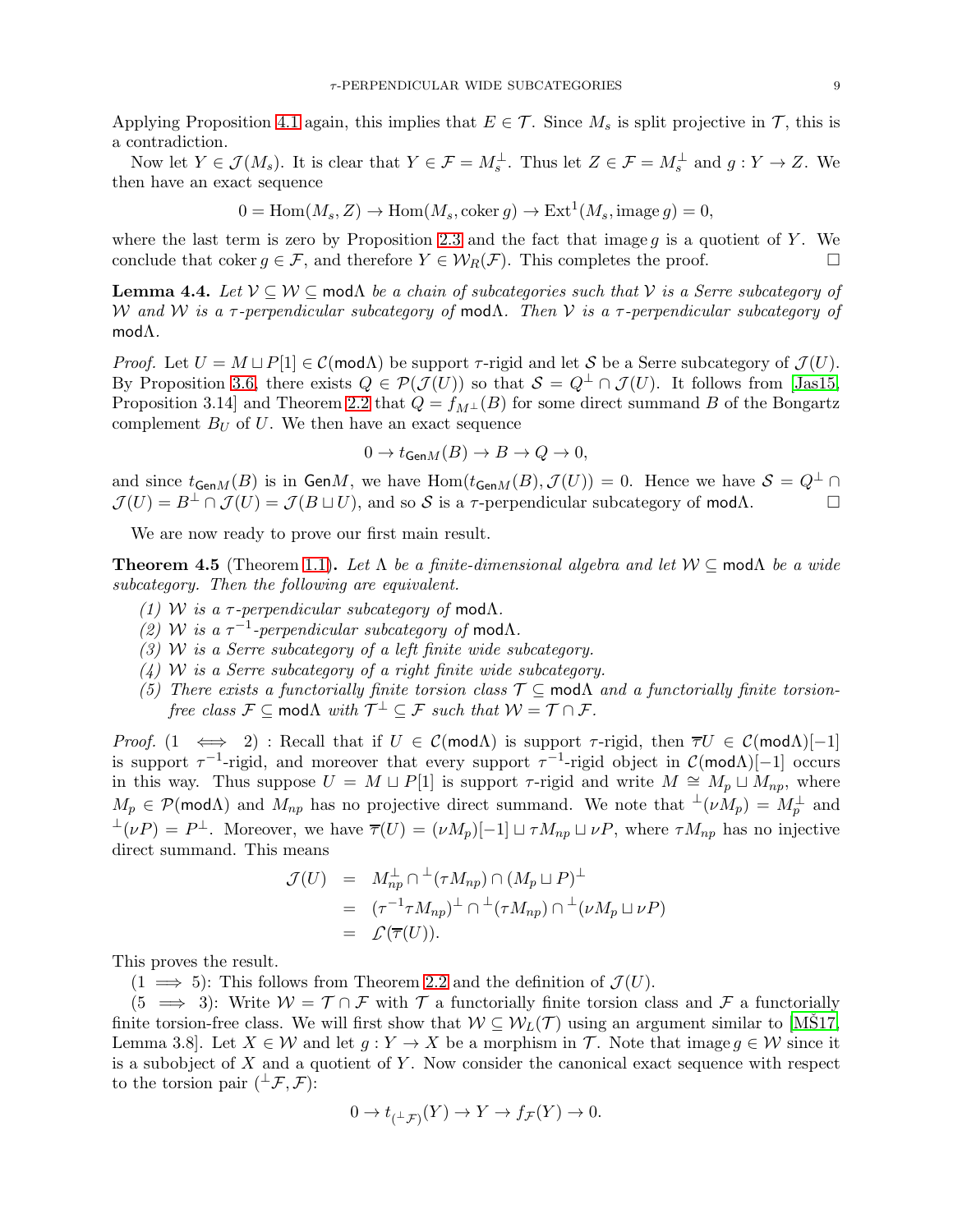By assumption, we have  $f_{\mathcal{F}}(Y) \in \mathcal{T} \cap \mathcal{F} = \mathcal{W}$  and  $t_{(\perp_{\mathcal{F}})}(Y) \in {}^{\perp}_{\mathcal{F}} \subseteq \mathcal{T}$ . In particular, we have that  $\text{Hom}(t_{(\perp,\mathcal{F})}(Y), \text{image } g) = 0$ , and so image g is a quotient of  $f_{\mathcal{F}}(Y)$ . That is, we obtain the following diagram with rows and columns exact:



Now ker  $g/t_{(-1)} \in \mathcal{W} \subseteq \mathcal{T}$  since  $\mathcal{W}$  is closed under kernels. Therefore ker  $g \in \mathcal{T}$  since  $\mathcal{T}$  is closed under extensions. We conclude that  $X \in \mathcal{W}_L(\mathcal{T})$ .

We will now show that W is a Serre subcategory of  $W_L(\mathcal{T})$ . Let

$$
0 \to X \to Y \to Z \to 0
$$

be a short exact sequence in  $W_L(\mathcal{T})$ . It is clear that if  $X, Z \in \mathcal{W}$  then  $Y \in \mathcal{W}$ . Thus suppose  $Y \in \mathcal{W} = \mathcal{T} \cap \mathcal{F}$ . It follows that  $X \in \mathcal{W}$  since it is in  $\mathcal{W}_L(\mathcal{T}) \subseteq \mathcal{T}$  and  $\mathcal{F}$  is closed under subobjects. Since W is closed under cokernels, it folllows that  $Z \in \mathcal{W}$  as well.

 $(5 \implies 4)$ : The proof is dual to that of  $(4 \implies 2)$ , but we include the details here for convenience. We will first show that  $W \subseteq W_R(F)$ . Let  $X \in W$  and let  $g: X \to Y$  be a morphism in F. We note that image  $g \in \mathcal{W}$  since it is a quotient of X and a subobject of Y. Now consider the canonical exact sequence with respect to the torsion pair  $(\mathcal{T}, \mathcal{T}^{\perp})$ :

$$
0 \to t_{\mathcal{T}}(Y) \to Y \to f_{(\mathcal{T}^{\perp})}(Y) \to 0.
$$

By assumption, we have  $t_{\mathcal{T}}(Y) \in \mathcal{T} \cap \mathcal{F} = \mathcal{W}$  and  $f_{(\mathcal{T}^{\perp})}(Y) \in \mathcal{T}^{\perp} \subseteq \mathcal{F}$ . In particular, we have image  $q \subseteq t_{\mathcal{T}}(T)$ . Therefore, we have an exact sequence

$$
0 \to t_{\mathcal{T}}(Y)/\operatorname{image} g \to \operatorname{coker} f \to f_{(\mathcal{T}^{\perp})}(Y) \to 0.
$$

Since W is wide, we have  $t_T(Y)/$  image  $g \in \mathcal{W} \subseteq \mathcal{F}$ . Since F is closed under extensions, this implies that coker  $g \in \mathcal{F}$ . We conclude that  $X \in \mathcal{W}_R(\mathcal{F})$ .

We will now show that W is a Serre subcategory of  $W_R(\mathcal{F})$ . Let

$$
0 \to X \to Y \to Z \to 0
$$

be a short exact sequence in  $W_R(\mathcal{F})$ . It is clear that if  $X, Z \in \mathcal{W}$  then  $Y \in \mathcal{W}$ . Thus suppose  $Y \in \mathcal{W} = \mathcal{T} \cap \mathcal{F}$ . It follows that  $Z \in \mathcal{W}$  since it is in  $\mathcal{W}_R(\mathcal{F}) \subseteq \mathcal{F}$  and  $\mathcal{T}$  is closed under subobjects. Since W is closed under kernels, it folllows that  $X \in \mathcal{W}$  as well.

 $(3 \implies 1)$ : Let  $W \subseteq W_L(\mathcal{T})$  be a Serre subcategory of a left finite of mod $\Lambda$ . By Lemma [4.3,](#page-7-2) we have that  $W_L(\mathcal{T})$  is  $\tau$ -perpendicular in mod $\Lambda$ . It then follows from Lemma [4.4](#page-8-1) that W is  $\tau$ -perpendicular in mod $\Lambda$  as well.

 $(4 \implies 1)$ : The proof is analogous to that of  $(3 \implies 1)$ .

Remark 4.6. We note that the equivalences between (3), (4), and (5) in Theorem [4.5](#page-8-0) can also be deduced from [\[AP,](#page-21-11) Corollary 6.8] in Asai and Pfeifer's work on "wide intervals" in the lattice of torsion classes. (They deduce this corollary after working with wide subcategories and torsion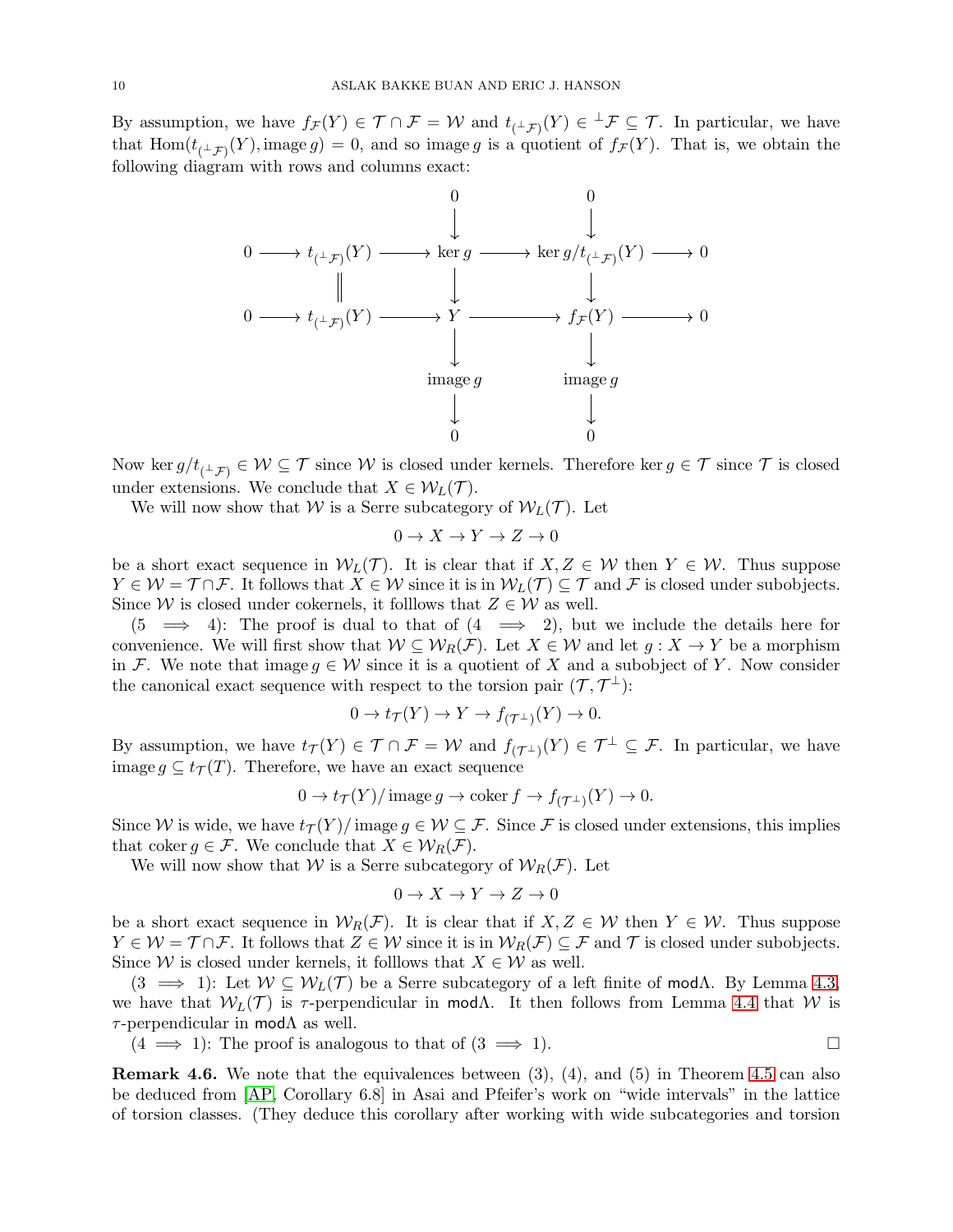classes which are not necessarily functorially finite.) One of the main differences in our approach is that we have not explicitly made use of the "brick labeling" of the lattice of torsion classes.

**Remark 4.7.** Due to the equivalence between  $\tau$ -perpendicular and  $\tau^{-1}$ -perpendicular subcategories of mod $\Lambda$ , we will dispense with discussing the support  $\tau^{-1}$ -rigid case for the remainder of this paper. We nevertheless remark that the majority of our results can be restated for  $\tau^{-1}$ -perpendicular subcategories by applying Theorem [4.5.](#page-8-0)

We conclude this section by tabulating several consequences of Theorem [4.5](#page-8-0) and the preceding lemmas.

<span id="page-10-1"></span>Corollary 4.8. Let  $W \subseteq \text{mod}\Lambda$  *be a functorially finite wide subcategory with*  $rk(W) + 1 = rk(\Lambda)$ . *Then the following are equivalent.*

- *(1)* W *is a left finite wide subcategory.*
- *(2)* W *is right finite wide subcategory.*
- *(3)* W *is a* τ *-perpendicular subcategory.*

*Proof.* The implications  $(1 \implies 3)$  and  $(2 \implies 3)$  are contained in Lemma [4.3.](#page-7-2) Thus assume (3). By Theorem [4.5,](#page-8-0) there exists a left finite wide subcategory  $\mathcal{V} \subseteq \text{mod}\Lambda$  such that W is a Serre subcategory of  $V$ . Lemma [4.3](#page-7-2) and Theorem [3.3](#page-5-1) then imply that

$$
rk(\Lambda) - 1 = rk(\mathcal{W}) \leq rk(\mathcal{V}) \leq rk(\Lambda).
$$

Now if  $rk(\mathcal{W}) = rk(\mathcal{V})$ , then  $\mathcal{W} = \mathcal{V}$  as a consequence of the same lemma and theorem. In particular, W is a left finite wide subcategory of mod $\Lambda$  in this case. Otherwise,  $\mathcal{V} = \text{mod}\Lambda$  by the same argument, and so W is a left finite wide subcategory of mod $\Lambda$  by Corollary [3.8.](#page-7-3) We conclude that (3) implies (1). The proof that (3) implies (2) is identical.

In [\[Asa20,](#page-21-20) Example 3.13], Asai gives an example of a functorially finite wide subcategory which is right finite but not left finite. (It is, however, a Serre subcategory of a left finite wide subcategory, consistent with Theorem [4.5.](#page-8-0)) By modifying Asai's example, we obtain an example of a functorially finite wide subcategory which is not a  $\tau$ -perpendicular subcategory.

<span id="page-10-0"></span>Example 4.9. Consider the quiver

$$
Q = \frac{1}{\alpha_2} \xrightarrow{\alpha_1} 2 \xrightarrow{\beta_1} 3
$$

and let  $\Lambda = KQ/(\beta_2\alpha_1, \beta_1\alpha_2)$ . Consider the  $\Lambda$ -modules

$$
X_1 = \qquad K \xrightarrow[0]{1} K \xrightarrow[0]{1} K, \qquad X_2 = \qquad K \xrightarrow[1]{0} K \xrightarrow[1]{0} K.
$$

We will demonstrate that  $W := \text{Filt}(X_1, X_2)$  is a functorially finite wide subcategory of mod $\Lambda$  which is not a  $\tau$ -perpendicular subcategory.

We first note that  $\text{Hom}(X_1, X_2) = 0 = \text{Hom}(X_2, X_1)$  and that  $\text{End}(X_1) \cong K \cong \text{End}(X_2)$ . Moreover, it is straightforward to show that

$$
\tau X_1 = \qquad K \xrightarrow[0]{1} K \xrightarrow[0]{0} 0, \qquad \qquad \tau X_2 = \qquad K \xrightarrow[1]{0} K \xrightarrow[0]{0} 0.
$$

In particular,  $\text{Hom}(X_1, \tau X_2) = 0 = \text{Hom}(X_2, \tau X_1)$  and every morphism  $X_1 \to \tau X_1$  (or  $X_2 \to$  $\tau X_2$ ) factors through the injective  $I(2)$ . By the Auslander-Reiten formulas, we conclude that  $\text{Ext}^1(X_i, X_j)$  for any  $i, j \in \{1, 2\}$ . This means W is a wide subcategory equivalent to the module category of a semisimple algebra, so in particular  $W$  is functorially finite.

We will now show that  $W$  is not a  $\tau$ -perpendicular subcategory. By Corollary [4.8,](#page-10-1) the fact that  $rk(\mathcal{W}) = rk(\Lambda) - 1$  means we need only show that W is not left finite. To see this, we note that the Serre subcategory  $P(3)^{\perp}$  is equivalent to the module category of the Kronecker path algebra.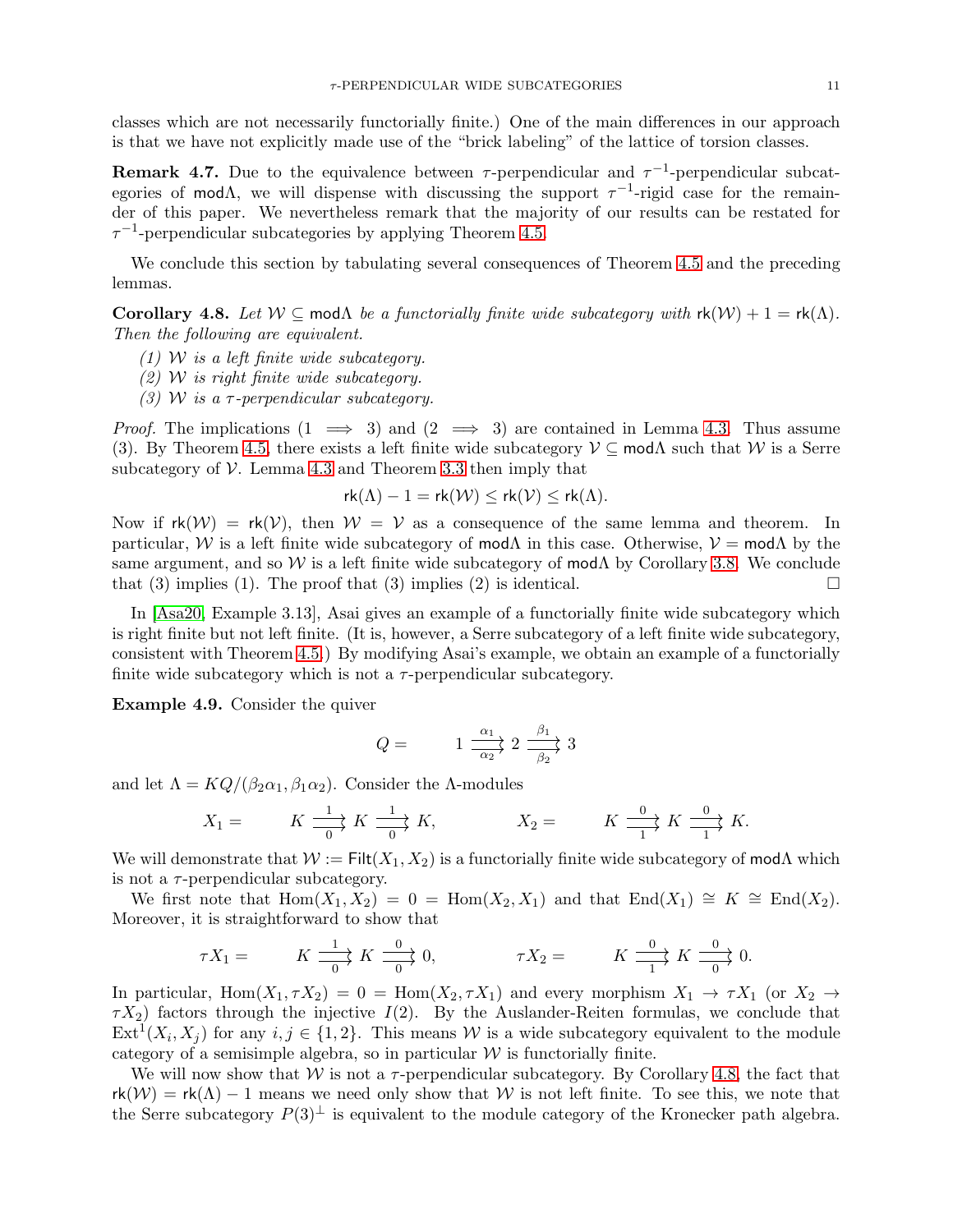Thus we can consider the Ingalls-Thomas bijection (Definition [3.5\)](#page-6-2)  $W_L^{P(3)^\perp}$  $L^{P(3)^{\perp}}$  in the category  $P(3)^{\perp}$ . Then the wide subcategory  $\mathcal{V} = \mathcal{W}_L^{P(3)^\perp}$  $L^{P(3)^\perp}(\mathsf{FiltGen}(\mathcal{W}) \cap P(3)^\perp) \,=\, \tilde{\mathcal{W}}_L^{P(3)^\perp}$  $L^{L^{(1)}(3)}$  (FiltGen $(\tau X_1, \tau X_2)$ ) is the additive closure of a pair of homogeneous tubes having  $\tau X_1$  and  $\tau X_2$  at their mouths. It is then a well-known fact that right  $\mathcal V$ -approximations will in general not exist, and hence  $\mathcal V$  is not functorially finite (in either  $P(3)^{\perp}$  or in modA). In particular, this means V is not a left finite wide subcategory of  $P(3)^{\perp}$ , and so FiltGen $(W) \cap P(3)^{\perp}$  is not functorially finite. Since  $P(3)^{\perp}$  is a functorially finite torsion-free class of modΛ (see Proposition [3.6](#page-6-1) and Corollary [3.8\)](#page-7-3), Lemma [2.1](#page-3-4) then implies that the torsion class  $\text{FiltGen}(\mathcal{W})$  is not functorially finite; that is, that W is not left finite. (Note that, as a consequence of Corollary [4.8,](#page-10-1)  $W$  is not right finite either. This can also be seen directly using duality.)

<span id="page-11-2"></span>Remark 4.10. Summarizing, we have the following inclusions of classes of subcategories of modΛ:



Moreover, each of these inclusions can be proper. Indeed, (2) can be proper by Example [4.9](#page-10-0) and (3) and (4) can be proper by [\[Asa20,](#page-21-20) Example 3.13] and its dual. It is clear that if  $\Lambda$  is not  $\tau$ -tilting finite, then (1) will in general be proper. Likewise, (5) and (6) will be proper unless  $\Lambda$  is semisimple or local. We note that all six of these classes coincide when  $\Lambda$  is semisimple or local, and that all but the Serre subcategories coincide when  $\Lambda$  is  $\tau$ -tilting finite. Moreover, if  $\Lambda$  is hereditary, then  $(2)$ ,  $(3)$ , and  $(4)$  are all equalities by [\[IT09,](#page-21-6) Corollary 2.17].

# 5. REDUCTION OF SUPPORT  $\tau$ -RIGID OBJECTS

<span id="page-11-0"></span>The proof of our second main theorem will rely on a reduction formula, which allows us to compare  $\tau$ -rigid objects in  $\mathcal{C}(\text{mod}\Lambda)$  with those in  $\mathcal{C}(\mathcal{W})$ , with  $\mathcal{W} \subseteq \text{mod}\Lambda$  a  $\tau$ -perpendicular sub-category. Theorem [5.1](#page-11-1) below extends Jasso's reduction of  $\tau$ -rigid modules [\[Jas15,](#page-21-9) Corollary 3.18] to account for shifted projectives in the reduction. Note that there is an analogous, and related, formu-lation in terms of torsion classes. See [\[Jas15,](#page-21-9) Theorems 3.12 and 3.13] and  $[DIR^+, Theorem 4.12]$ . For the statements in this section, we recall the notation for the canonical exact sequence of a module with respect to a torsion pair from Equation [\(1\)](#page-3-0) in Section [2.](#page-2-0)

<span id="page-11-1"></span>**Theorem 5.1.** *Let*  $W \subseteq \text{mod}\Lambda$  *be a functorially finite wide subcategory.* 

*(1)* [\[BM21,](#page-21-14) Proposition 5.6] *Let*  $M \in \mathcal{W}$  *be basic and*  $\tau$ -rigid in W. Then there is a bijection

 ${V \in C(\mathcal{W}) \mid M \sqcup V \text{ is basic and } \tau\text{-rigid in } C(\mathcal{W})}$ 

 $\downarrow$   $\mathcal{E}_M^{\mathcal{W}}$ 

$$
\{V' \in \mathcal{C}(\mathcal{J}_{\mathcal{W}}(M)) \mid V' \text{ is basic and } \tau\text{-rigid in } \mathcal{C}(\mathcal{J}_{\mathcal{W}}(M))\}
$$

*summarized as follows.*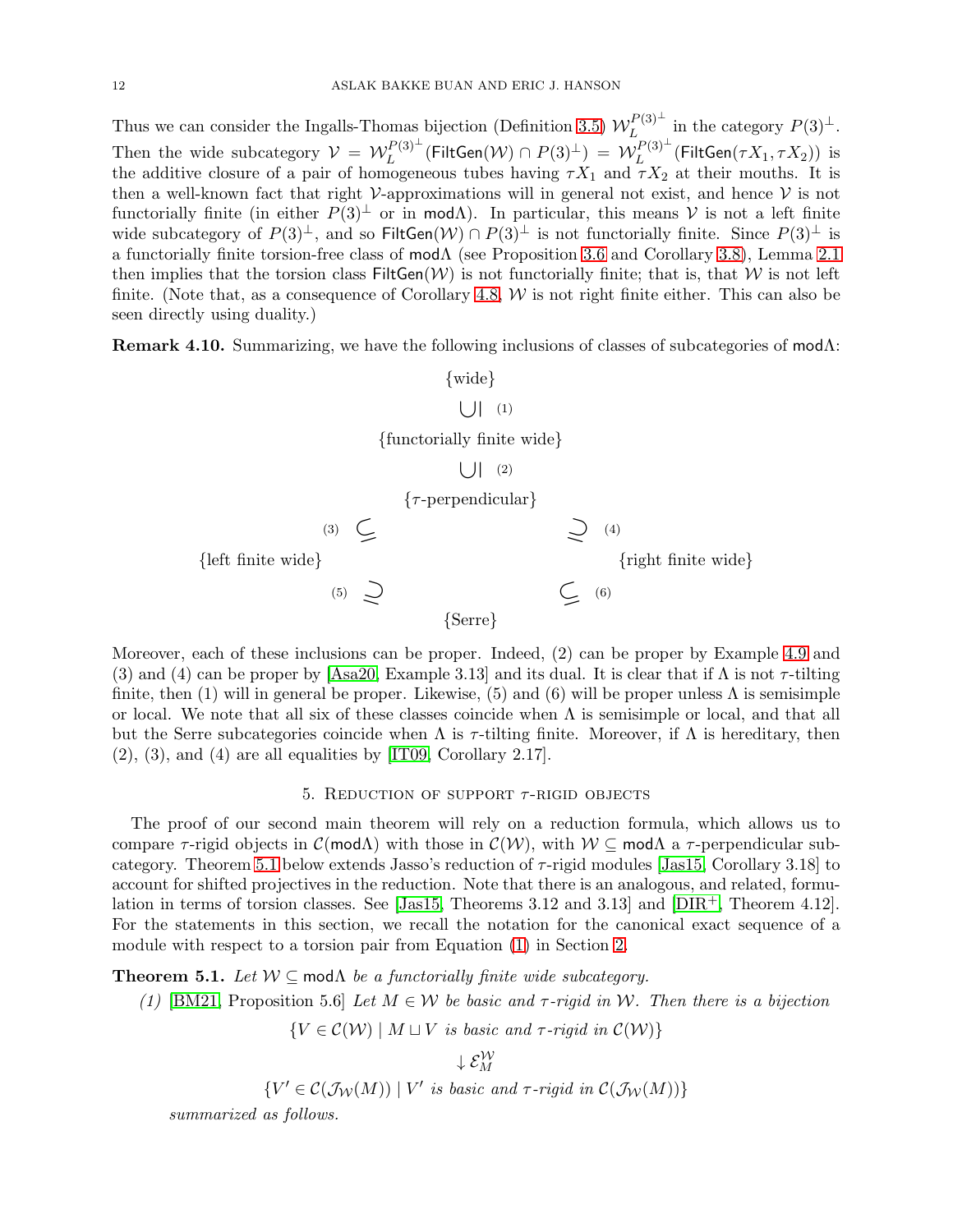- *(a)* If  $N \in \mathcal{W}$  *is indecomposable,*  $M \sqcup N$  *is*  $\tau$ -rigid *in*  $\mathcal{C}(\mathcal{W})$ *, and*  $N \notin \text{Gen } M$ *, then*  $\mathcal{E}_M^{\mathcal{W}}(N) = f_{(M^\perp)}(N).$
- *(b)* If  $N \in \mathcal{W}$  *is indecomposable,*  $M \sqcup N$  *is*  $\tau$ -rigid in  $\mathcal{C}(\mathcal{W})$ , and  $N \in \mathsf{Gen}M$ , then there *exists an indecomposable direct summand* B *of the Bongartz complement of* M *(in* W*)* such that  $\mathcal{E}_M^{\mathcal{W}}(N) = f_{(M^{\perp})}(B)[1]$ .
- *(c)* If  $Q \in \mathcal{P}(W)$  and  $M \sqcup Q[1]$  is support  $\tau$ -rigid in  $\mathcal{C}(W)$ , then there exists a direct sum*mand B* of the Bongartz complement of M (in W) such that  $\mathcal{E}_M^{\mathcal{W}}(Q[1]) = f_{(M^{\perp})}(B)[1]$ . *The bijection then extends additively.*
- (2) [\[BM21,](#page-21-14) Proposition 5.10a] *Let*  $P \in \mathcal{P}(\mathcal{W})$  *be projective in* W. Then there is a bijection

 ${V \in C(\mathcal{W}) \mid V \sqcup P[1] \text{ is basic and } \tau\text{-rigid in } C(\mathcal{W})}$ 

$$
\downarrow\mathcal{E}_{P[1]}^{\mathcal{W}}
$$

 ${V' \in C(\mathcal{J}_{\mathcal{W}}(P[1])) | V' \text{ is basic and } \tau\text{-rigid in } C(\mathcal{J}_{\mathcal{W}}(P[1]))\}$ 

*given by*

$$
\mathcal{E}_{P[1]}^{\mathcal{W}}(N \sqcup Q[1]) = N \sqcup f_{(P^{\perp})}(Q)[1].
$$

*(3)* [\[BM19,](#page-21-12) Theorem 3.6] *Let*  $U = M \sqcup P[1] \in \mathcal{C}(\mathcal{W})$  *be basic and support*  $\tau$ *-rigid in*  $\mathcal{C}(\mathcal{W})$  *and define*

$$
\mathcal{E}^{\mathcal{W}}_U:=\mathcal{E}^{\mathcal{J}_{\mathcal{W}}(M)}_{\mathcal{E}^{\mathcal{W}}_M(P[1])}\circ \mathcal{E}^{\mathcal{W}}_M.
$$

*Then*  $\mathcal{E}_{M \sqcup P[1]}^{W}$  *is a bijection* 

 ${V \in C(\mathcal{W}) \mid U \sqcup V \text{ is basic and support } \tau\text{-rigid in } C(\mathcal{W})}$ 

 $\downarrow \mathcal{E}_U^{\mathcal{W}}$ 

 ${V' \in C(\mathcal{J}_{\mathcal{W}}(U)) | V' \text{ is basic and support } \tau\text{-rigid in } C(\mathcal{J}_{\mathcal{W}}(U)) }$ .

<span id="page-12-1"></span>**Remark 5.2.** Since  $\mathcal{E}_U^{\mathcal{W}}$  is defined additively, it follows immediately from Theorem [3.3](#page-5-1) that  $U \sqcup V$ is support  $\tau$ -tilting in  $\mathcal{C}(\mathcal{W})$  if and only if  $\mathcal{E}_U^{\mathcal{W}}(V)$  is support  $\tau$ -tilting in  $\mathcal{J}_{\mathcal{W}}(U)$ .

In case  $W = \text{mod}\Lambda$ , we will sometimes denote  $\mathcal{E}_U := \mathcal{E}_U^{\text{mod}\Lambda}$ . In Theorem [6.12,](#page-17-1) we will show that these " $\mathcal{E}$ -maps" satisfy an associativity property as follows: If  $\mathcal{W} \subseteq \text{mod}\Lambda$  is a  $\tau$ -perpendicular subcategory of mod $\Lambda$  and  $U \sqcup V$  is basic and support  $\tau$ -rigid in  $\mathcal{C}(\mathcal{W})$ , then  $\mathcal{E}_{U \sqcup V}^{\mathcal{W}} = \mathcal{E}_{\mathcal{E}_{V}^{\mathcal{W}}(V)}^{\mathcal{J}_{\mathcal{W}}(U)}$  $\mathcal{E}^{\mathcal{W}}_U(V) \circ \mathcal{E}^W_U.$ This result is established in [\[BM19,](#page-21-12) Theorem 5.9] in the case that  $\Lambda$  is  $\tau$ -tilting finite.

For the remainder of this section, we recall some technical results about these bijections and their relationship with Bongartz complements. In essence, these lemmas are well-known (see e.g. [\[BM21,](#page-21-14) Lemma 4.13]), but we give proofs here for completeness.

<span id="page-12-0"></span>**Lemma 5.3.** Let  $U = M \sqcup P[1] \in \mathcal{C}(\text{mod}\Lambda)$  be support  $\tau$ -rigid and let  $B_U$  be the Bongartz comple*ment of U. Then no direct summand of*  $B_U$  *lies in* GenM.

*Proof.* Let B be an indecomposable direct summand of  $B_U$ . By Theorem [2.4,](#page-3-2) we have

$$
^{\perp}(\tau M)\cap P^{\perp}=\text{Gen}(B_U\sqcup M)={^{\perp}}(\tau(B\sqcup M)).
$$

Moreover, by [\[BM19,](#page-21-12) Lemma 3.8],  $B \sqcup M$  is  $\tau$ -rigid in the Serre subcategory  $P^{\perp}$  and satsifies

$$
\perp(\tau M)\cap P^{\perp}=\perp(\tau_{(P^{\perp})}M)\cap P^{\perp},\qquad \perp(\tau(B\sqcup M))\cap P^{\perp}=\perp(\tau_{(P^{\perp})}(B\sqcup M))\cap P^{\perp}.
$$

Since  $Gen(B \sqcup M) \subseteq P^{\perp}$ , it then follows by applying [\[AIR14,](#page-21-3) Proposition 2.22] in the category  $P^{\perp}$ that  $B \notin GenM$ .

**Lemma 5.4.** Let  $U = M \sqcup P[1] \in \mathcal{C}(\text{mod}\Lambda)$  be support  $\tau$ -rigid and basic. Let  $B_U$  and  $C_U$  be the *Bongartz complement and co-Bongartz complement of* U*, respectively. Then*

*(1) For*  $B \in \text{add}(B_U)$ *, we have*  $\mathcal{J}(B \sqcup U) = B^{\perp} \cap \mathcal{J}(U) = (\mathcal{E}_U(B))^{\perp} \cap \mathcal{J}(U)$ *.*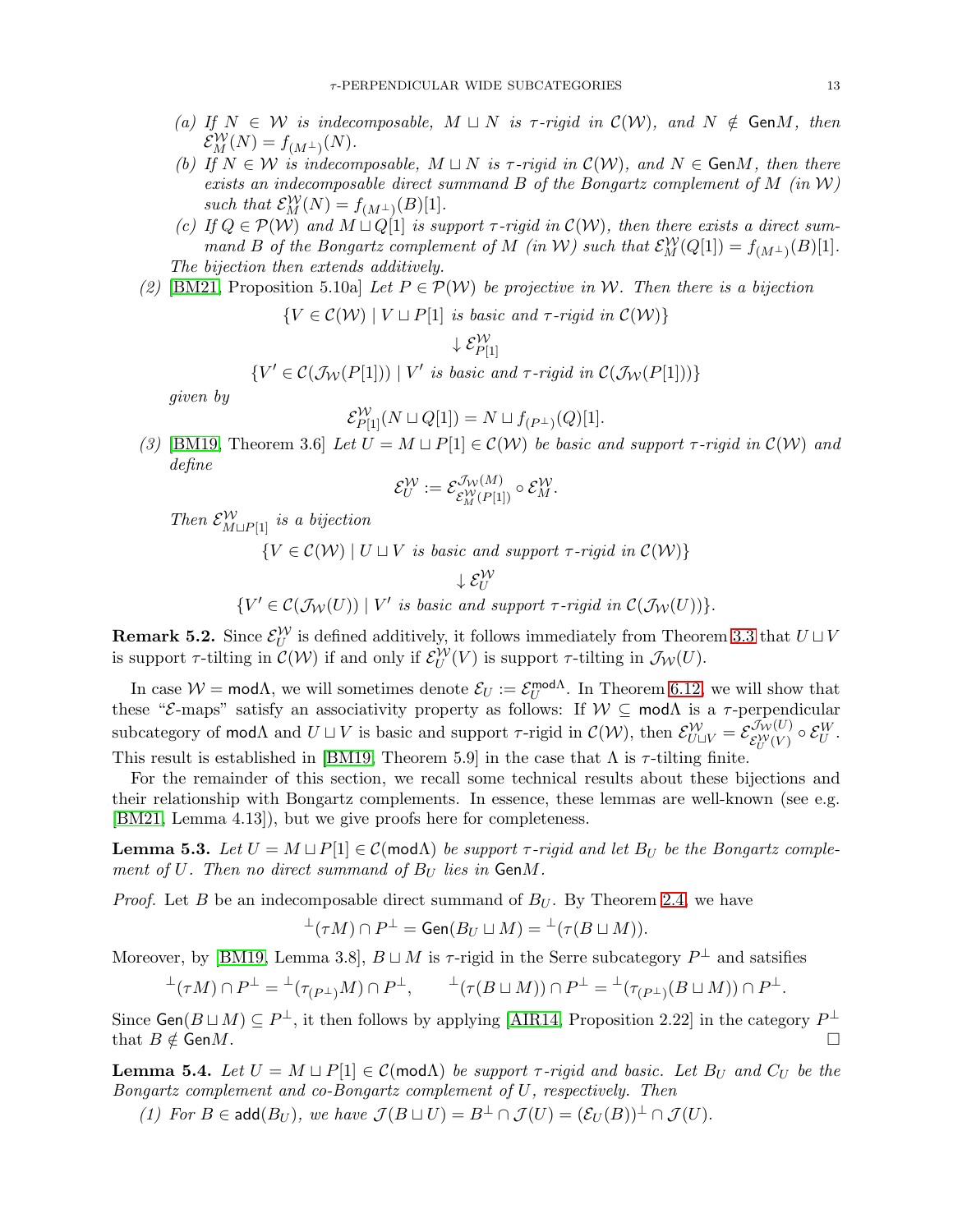(2)  $\mathcal{P}(\mathcal{J}(U)) = \text{add}(\mathcal{E}_U(B_U)).$ 

 $(3)$   $\mathcal{P}(\mathcal{J}(U)) = \text{add}(\mathcal{E}_{U}(C_{U})[-1]).$ 

*Proof.* (1) We leave out the proof, since it identical to the proof of Lemma [4.4,](#page-8-1) using Theorem  $5.1(1)(a)$  $5.1(1)(a)$  and Lemma [5.3.](#page-12-0)

(2) By Proposition [3.1,](#page-5-2) we note that  $\mathsf{rk}(B_U) = \mathsf{rk}(\mathcal{E}_U(B_U)) = \mathsf{rk}(\mathcal{J}(U)).$  Thus it suffices to show that  $Gen(\mathcal{E}_U(B_U)) \cap \mathcal{J}(U) = \mathcal{J}(U)$ . Now let  $X \in \mathcal{J}(U)$ , so in particular  $X \in {}^{\perp}(\tau M) \cap P^{\perp}$ . By Theorem [2.4,](#page-3-2) we have that  $\mathcal{P}(\perp(\tau M)) \cap P^{\perp} = \mathsf{add}(B_U \sqcup M)$ . Since  $\text{Hom}(M, X) = 0$ , this means there exists  $B \in \text{add} B_U$  and an epimorphism  $g : B \to X$ . Again using the fact that  $Hom(M, X) = 0$ , we obtain an epimorphism  $g' : f_{(M^{\perp})}(B) \to X$ . By Theorem [5.1,](#page-11-1) we conclude that  $f_{(M^{\perp})}(B) \in \mathsf{add}(\mathcal{E}_U(B))$  and therefore  $X \in \mathsf{Gen}(\mathcal{E}_U(B)) \cap \mathcal{J}(U)$  as claimed.

(3) By Theorem [5.1,](#page-11-1) we have that  $\mathcal{E}_U(C_U)$  is support  $\tau$ -tilting in  $\mathcal{C}(\mathcal{J}(U))$  and is contained in  $\mathcal{J}(U)[1]$ . This means  $\mathcal{E}_U(C_U)$  must be the direct sum of the shifts of the indecomposable projectives in  $\mathcal{P}(\mathcal{J}(U)).$ 

## 6.  $\tau$ -CLUSTER MORPHISM CATEGORIES

<span id="page-13-0"></span>In this section, we apply our previous results to extend the definition of the τ *-cluster morphism category* to arbitrary finite-dimensional algebras. This is a small category whose objects correspond to the  $\tau$ -perpendicular subcategories of mod $\Lambda$  and whose morphisms are indexed by support  $\tau$ -rigid pairs in these subcategories. See Definition [6.1](#page-13-1) below. This category was defined by Igusa and Todorov for hereditary algebras in [\[IT\]](#page-21-15) under the name "cluster morphism category". A combinatorial interpretation in Dynkin type A using noncrossing partitions and binary forests was also given by Igusa in [\[Igu\]](#page-21-24). The definition was extended to  $\tau$ -tilting finite algebras by Marsh and the first author in [\[BM19\]](#page-21-12) under the name "a category of wide subcategories" and given the name " $\tau$ -cluster morphism category" in [\[HI21\]](#page-21-13). We state our extension of this definition to arbitrary finite-dimensional algebras now.

<span id="page-13-1"></span>Definition 6.1. Let Λ be a finite-dimensional algebra. We define the τ *-cluster morphism category* of  $\Lambda$ , denoted  $\mathfrak{W}(\Lambda)$ , as follows.

- (1) The objects of  $\mathfrak{W}(\Lambda)$  are the  $\tau$ -perpendicular subcategories of mod $\Lambda$ .
- (2) For  $W \subseteq \text{mod}\Lambda$  a  $\tau$ -perpendicular subcategory and  $U \in \mathcal{C}(W)$  support  $\tau$ -rigid and basic, define a formal symbol  $g_U^{\mathcal{W}}$ .
- (3) Given  $W_1, W_2$  two  $\tau$ -perpendicular subcategories of mod $\Lambda$ , we define

$$
\operatorname{Hom}_{\mathfrak{W}(\Lambda)}(\mathcal{W}_1,\mathcal{W}_2)=\left\{g_U^{\mathcal{W}_1}\middle|\begin{array}{l}U\text{ is a basic support $\tau$-rigid object in }\mathcal{C}(\mathcal{W}_1)\\ \text{and }\mathcal{W}_2=\mathcal{J}_{\mathcal{W}_1}(U)\end{array}\right\}.
$$

In particular:

(a) If  $W_1 \not\supseteq W_2$ , then  $\text{Hom}_{\mathfrak{W}(\Lambda)}(\mathcal{W}_1,\mathcal{W}_2) = \emptyset$ .

(b) 
$$
\text{Hom}_{\mathfrak{W}(\Lambda)}(\mathcal{W}_1, \mathcal{W}_1) = g_0^{\mathcal{W}_1}
$$

(4) Given  $g_U^{W_1} : W_1 \to W_2$  and  $g_V^{W_2} : W_2 \to W_3$  in  $\mathfrak{W}(\Lambda)$ , denote  $\widetilde{V} := \left(\mathcal{E}_U^{W_1}\right)$  $\Big)^{-1}(V)$ . We define

$$
g_V^{\mathcal{W}_2} \circ g_U^{\mathcal{W}_1} = g_{U \sqcup \widetilde{V}}^{\mathcal{W}_1}.
$$

**Remark 6.2.** For  $\tau$ -tilting finite algebras, it is well-known [\[MS17\]](#page-21-7) that all wide subcategories are both left and right finite, so in particular they are  $\tau$ -perpendicular. The above definition therefore specializes to the definition in [\[BM19\]](#page-21-12).

**Remark 6.3.** An independent generalization of the  $\tau$ -cluster morphism category to arbitrary finitedimensional algebras is given in the concurrent work of Børve [\[Bør\]](#page-21-25). The construction given there replaces  $\tau$ -perpendicular subcategories with certain thick subcategories of the bounded derived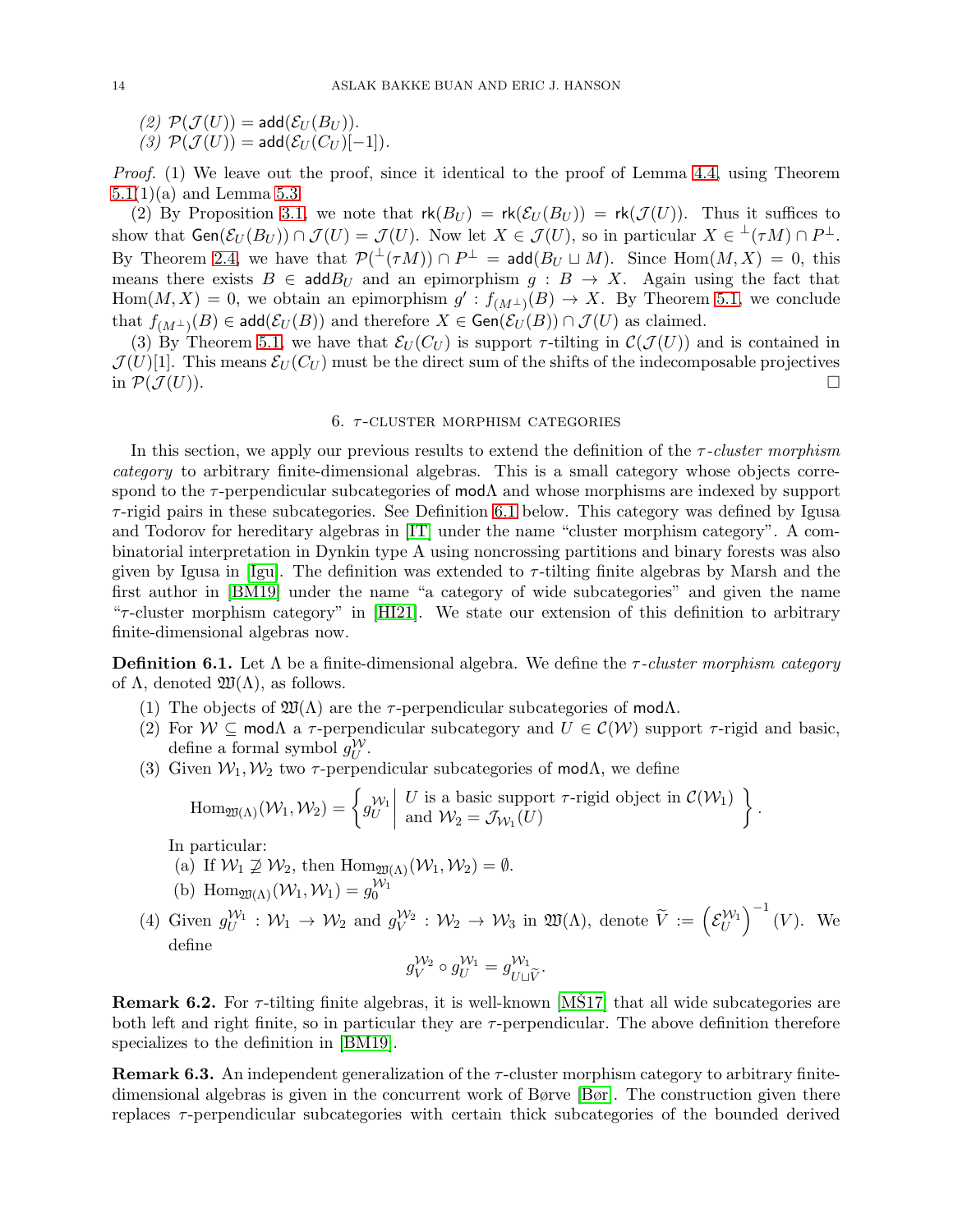category  $\mathcal{D}^b$ (modA) and replaces support  $\tau$ -rigid objects with 2-term presilting objects. The composition law can then be described in terms of the (pre)silting reduction of Iyama–Yang [\[IY18\]](#page-21-26). It is shown explicitly in [\[Bør\]](#page-21-25) that our generalization and Børve's yield categories which are equivalent.

The main goal of this section is to prove that the  $\tau$ -cluster morphism category is indeed a welldefined category (Theorem [1.3,](#page-1-1) restated as Theorem [6.13](#page-17-0) below). As with [\[IT,](#page-21-15) [Igu,](#page-21-24) [BM19\]](#page-21-12), the main technicality is in showing that the composition law is well-defined and associative. In the present paper, this will be a consequence of the following generalization of [\[BM19,](#page-21-12) Theorem 4.3], the proof of which depends on Theorem [4.5.](#page-8-0)

<span id="page-14-0"></span>Theorem 6.4. *Let* W ⊆ modΛ *be a* τ *-perpendicular subcategory of* modΛ*. Let* U ⊔ V *be basic and support*  $\tau$ *-rigid in*  $\mathcal{C}(\mathcal{W})$ *. Then* 

$$
\mathcal{J}_{\mathcal{W}}(U \sqcup V) = \mathcal{J}_{\mathcal{J}_{\mathcal{W}}(U)}(\mathcal{E}_U^{\mathcal{W}}(V)).
$$

Our proof of Theorem [6.4](#page-14-0) is largely contained in the two technical lemmas which follow.

<span id="page-14-1"></span>**Lemma 6.5.** Let  $U \in \mathcal{C}(\text{mod }\Lambda)$  and  $N \in \text{mod }\Lambda$  *such that*  $U \sqcup N$  *is support*  $\tau$ -rigid and basic. Write  $U = M \sqcup P[1]$  and let  $\overline{N}$  be the direct sum of the indecomposable direct summands of N which do *not lie in* GenM*. Then the following coincide:*

- *(1)* (Gen*N*) ∩  $J(U)$
- *(2)* (Gen( $M$   $\sqcup$   $N$ )) ∩  $\mathcal{J}(U)$
- $(3)$   $f$ <sub>(*M*</sub>⊥)</sub>(Gen(*M* ⊔ *N*))
- $(4)$  (Gen $(f_{(M^{\perp})}(N))) \cap \mathcal{J}(U)$
- *(5)* (Gen( $\mathcal{E}_{U}(\overline{N}))$ ) ∩  $\mathcal{J}(U)$

*Proof.* The equality (1) = (2) follows immediately from the fact that  $\mathcal{J}(U) \subset M^{\perp}$ . We next show that  $(2) = (3)$ . Note that by definition

$$
f_{(M^\perp)}(\mathrm{Gen}(M \sqcup N)) \subseteq (\mathrm{Gen}(M \sqcup N)) \cap M^\perp.
$$

Moreover, we have that  $Gen(M \sqcup N) \subseteq \perp(\tau M) \cap P^{\perp}$  since  $U \sqcup N$  is support  $\tau$ -rigid. Now, if  $X \in (\text{Gen}(M \sqcup N)) \cap \mathcal{J}(U)$ , then in particular  $X \in M^{\perp}$  and so  $f_{(M^{\perp})}(X) = X$ . We conclude that  $(2) = (3).$ 

We now show that  $(3) = (4)$ . It is shown in [\[BM19,](#page-21-12) Lemma 5.5] that

$$
f_{(M^{\perp})}(\mathrm{Gen}(M \sqcup N)) = (\mathrm{Gen}(f_{(M^{\perp})}(N))) \cap M^{\perp} \cap {^{\perp}(\tau M)}.
$$

Moreover, since  $N \in P^{\perp}$  and  $f_{(M^{\perp})}(N) \in GenN$ , we have that  $Gen(f_{(M^{\perp})}(N)) \subseteq P^{\perp}$ . It follows that  $(3) = (4)$ .

It remains to show that  $(4) = (5)$ . This follows from the definition of  $\mathcal{E}_U$  (see Theorem [5.1\)](#page-11-1) and the fact that  $f_{(M^{\perp})}(N) = f_{(M^{\perp})}$  $(\overline{N}).$ 

<span id="page-14-2"></span>Lemma 6.6. *Let* U⊔V ∈ C(modΛ) *be support* τ *-rigid and basic. Let* B *be the Bongartz complement of*  $U \sqcup V$  *(in* mod $\Lambda$ *).* Write  $U = M \sqcup P[1]$ ,  $V = N \sqcup Q[1]$ *, and*  $\mathcal{E}_U(V) = L \sqcup R[1]$ *. Then the following coincide:*

- $(1)$ <sup> $\perp$ </sup> $(\tau N)$   $\cap$   $Q^{\perp}$   $\cap$   $\mathcal{J}(U)$
- $(2)$ <sup> $\perp$ </sup> $(\tau N \sqcup \tau M) \cap (Q \sqcup P)^{\perp} \cap \mathcal{J}(U)$
- *(3)* Gen $(B \sqcup N \sqcup M) \cap \mathcal{J}(U)$
- $(4)$  Gen( $\mathcal{E}_U(B) \sqcup L$ ) ∩  $\mathcal{J}(U)$
- $(5) \ {}^{\perp}(\tau_{\mathcal{J}(U)} L) \cap R^{\perp} \cap \mathcal{J}(U)$

*Proof.* The equality (1) = (2) follows immediately from the fact that  $\mathcal{J}(U) \subseteq {}^{\perp}(\tau M) \cap P^{\perp}$ . Likewise, the equality  $(2) = (3)$  follows immediately from the definition of the Bongartz complement (Theorem [2.4\)](#page-3-2).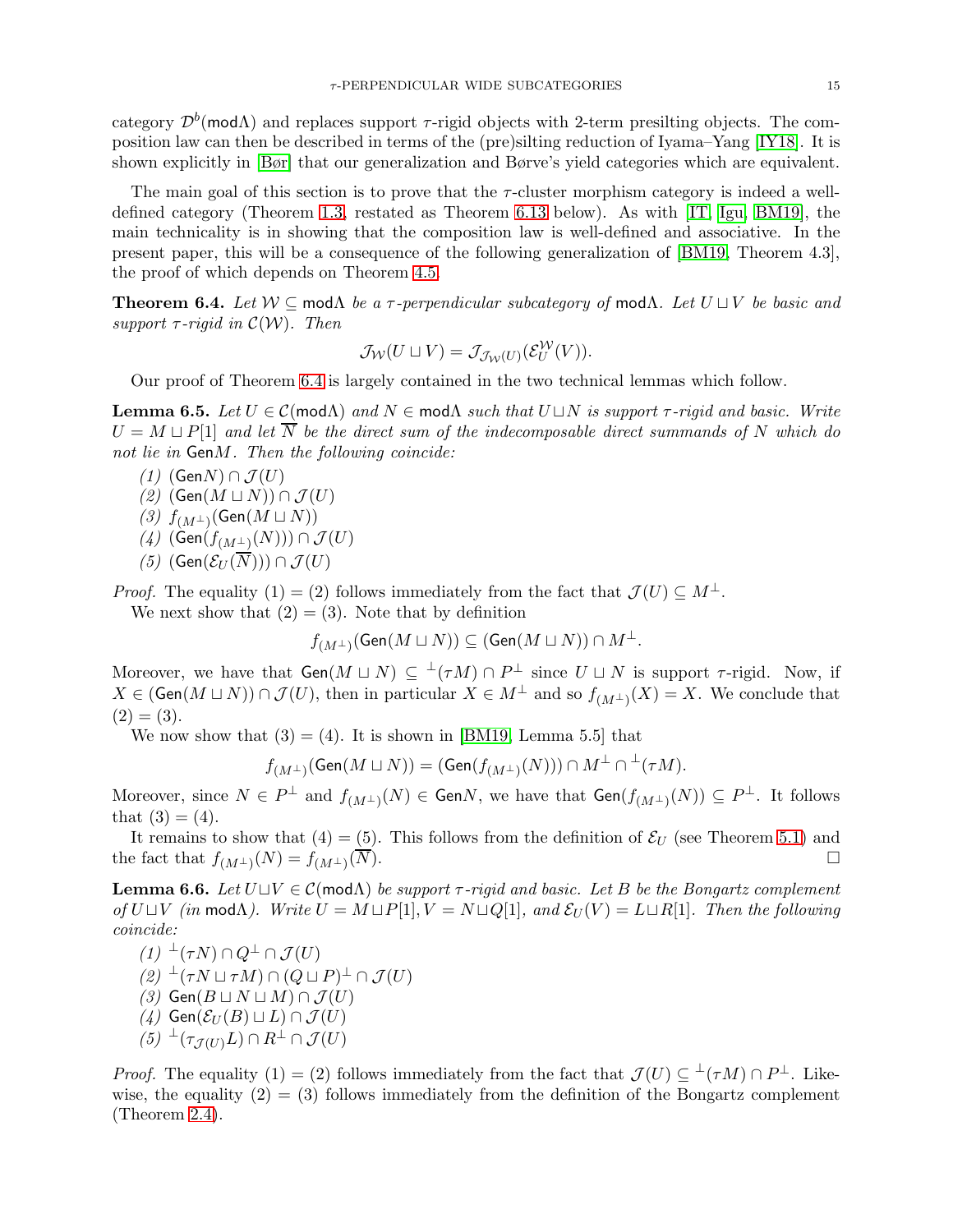We next show that (3) = (4). By Theorem [5.1](#page-11-1) and Lemma [5.3,](#page-12-0) we note that  $\mathcal{E}_U(B) \in \text{mod}\Lambda$ . Moreover, Theorem [5.1](#page-11-1) also implies (see Remark [5.2\)](#page-12-1) that  $\mathcal{E}_U(B) \sqcup L \sqcup R[1] = \mathcal{E}_U(B \sqcup V)$  is support  $\tau$ -tilting in  $\mathcal{C}(\mathcal{J}(U))$ . This means (3) = (4) is a special case of equation (2) = (5) in Lemma [6.5.](#page-14-1)

We proceed to show that (4)  $\subseteq$  (5). First note that since R is projective in  $\mathcal{J}(U)$ , we have that  $\perp(\tau_{\mathcal{J}(U)} L) \cap R^{\perp} \cap \mathcal{J}(U)$  is closed under factors in  $\mathcal{J}(U)$ , and hence it suffices to show that  $\mathcal{E}_U(B) \sqcup L \in {}^{\perp}(\tau_{\mathcal{J}(U)}L) \cap R^{\perp} \cap \mathcal{J}(U)$ . This follows from the fact that  $\mathcal{E}_U(B) \sqcup L \sqcup R[1]$  is support  $\tau$ -tilting in  $\mathcal{C}(\mathcal{J}(U))$ .

We will conclude by showing that  $(5) \subseteq (2)$ . Let B' be the Bongartz complement of  $\mathcal{E}_U(V)$  in  $\mathcal{J}(U)$ . Since B' is a module, Theorem [5.1](#page-11-1) implies that  $\overline{B} := \mathcal{E}_U^{-1}(B') \in \text{mod}\Lambda$  and that  $\overline{B} \sqcup U \sqcup V$ is support  $\tau$ -tilting. We claim that

$$
\begin{array}{rcl}\n^{\perp}(\tau_{\mathcal{J}(U)}L) \cap R^{\perp} \cap \mathcal{J}(U) & = & \mathsf{Gen}(B' \sqcup L) \cap \mathcal{J}(U) \\
 & = & \mathsf{Gen}(\overline{B} \sqcup N \sqcup M) \cap \mathcal{J}(U) \\
 & \subseteq & ^{\perp}(\tau N \sqcup \tau M) \cap (Q \sqcup P)^{\perp} \cap \mathcal{J}(U)\n\end{array}
$$

The first equality follows from Theorem [2.4,](#page-3-2) and the second from the equality  $(2) = (5)$  in Lemma [6.5.](#page-14-1) The inclusion follows from the fact that  $\overline{B} \sqcup U \sqcup V$  is support  $\tau$ -tilting, using that (2) is closed under factors in  $\mathcal{J}(U)$ .

We now proceed with our proof of Theorem [6.4](#page-14-0)

*Proof of Theorem [6.4.](#page-14-0)* Since W is equivalent to the module category of a basic finite-dimensional algebra, it suffices to consider the case where  $W = \text{mod}\Lambda$ . Write  $U = M \sqcup P[1], V = N \sqcup Q[1]$ , and  $\mathcal{E}_U(V) = L \sqcup R[1]$ . For readability, denote  $\mathcal{T}_0 = \text{Gen}(N \sqcup M)$  and  $\mathcal{T}_1 = {}^{\perp}(\tau N \sqcup \tau M) \cap (Q \sqcup P)^{\perp}$ . Noting that  $\mathcal{J}(U \sqcup V) \subseteq \mathcal{J}(U)$ , Lemmas [6.5](#page-14-1) and [6.6](#page-14-2) then imply that

$$
\mathcal{J}(U \sqcup V) = (\mathcal{T}_0^{\perp} \cap \mathcal{J}(U)) \cap (\mathcal{T}_1 \cap \mathcal{J}(U))
$$
  
\n
$$
= (\text{Gen}L)^{\perp} \cap {}^{\perp}(\tau_{\mathcal{J}(U)}L) \cap R^{\perp} \cap \mathcal{J}(U)
$$
  
\n
$$
= L^{\perp} \cap {}^{\perp}(\tau_{\mathcal{J}(U)}L) \cap R^{\perp} \cap \mathcal{J}(U)
$$
  
\n
$$
= \mathcal{J}_{\mathcal{J}(U)}(\mathcal{E}_U(V)).
$$

Before we proceed with proving the second main theorem, we note that Theorem [6.4](#page-14-0) has some interesting consequences.

<span id="page-15-0"></span>Corollary 6.7 (Corollary [1.2\)](#page-1-2). *Let*  $\Lambda$  *be a finite-dimensional algebra. Let*  $\mathcal{V} \subset \mathcal{W} \subset \text{mod} \Lambda$  *be a chain of subcategories such that* V *is a* τ *-perpendicular subcategory of* W *and* W *is a* τ *-perpendicular subcategory of* modΛ*. Then* V *is a* τ *-perpendicular subcategory of* modΛ*.*

*Proof.* Let  $U \in \mathcal{C}(\mathsf{mod}\Lambda)$  and  $V \in \mathcal{C}(\mathcal{W})$  such that  $\mathcal{W} = \mathcal{J}(U)$  and  $\mathcal{V} = \mathcal{J}_{\mathcal{W}}(V)$ . By Theorem [5.1](#page-11-1) and Theorem [6.4,](#page-14-0) it follows that  $U \sqcup (\mathcal{E}_U^{-1}(V)) \in \mathcal{C}(\text{mod}\Lambda)$  is support  $\tau$ -rigid and satisfies

$$
\mathcal{J}\left(U \sqcup \left(\mathcal{E}_U^{-1}(V)\right)\right) = \mathcal{J}_{\mathcal{J}(U)}\left(\mathcal{E}_U \circ \mathcal{E}_U^{-1}(V)\right) = \mathcal{J}_{\mathcal{W}}(V) = \mathcal{V}.
$$

We conclude that  $V$  is a  $\tau$ -perpendicular subcategory of mod $\Lambda$ .

In many cases, the converse of Corollary [1.2](#page-1-2) holds as well. For example, in the  $\tau$ -tilting finite case all wide subcategories are  $\tau$ -perpendicular and in the hereditary case,  $\tau$ -perpendicular subcategories and left finite wide subcategories coincide. Each of these implies that if  $V$  and  $W$  are  $\tau$ -perpendicular subcategories of mod $\Lambda$  with  $\mathcal{V} \subseteq \mathcal{W}$ , then  $\mathcal{V}$  is a  $\tau$ -perpendicular subcategory of W. We expect that this is the case in general; that is, we propose the following conjecture.

 $\Box$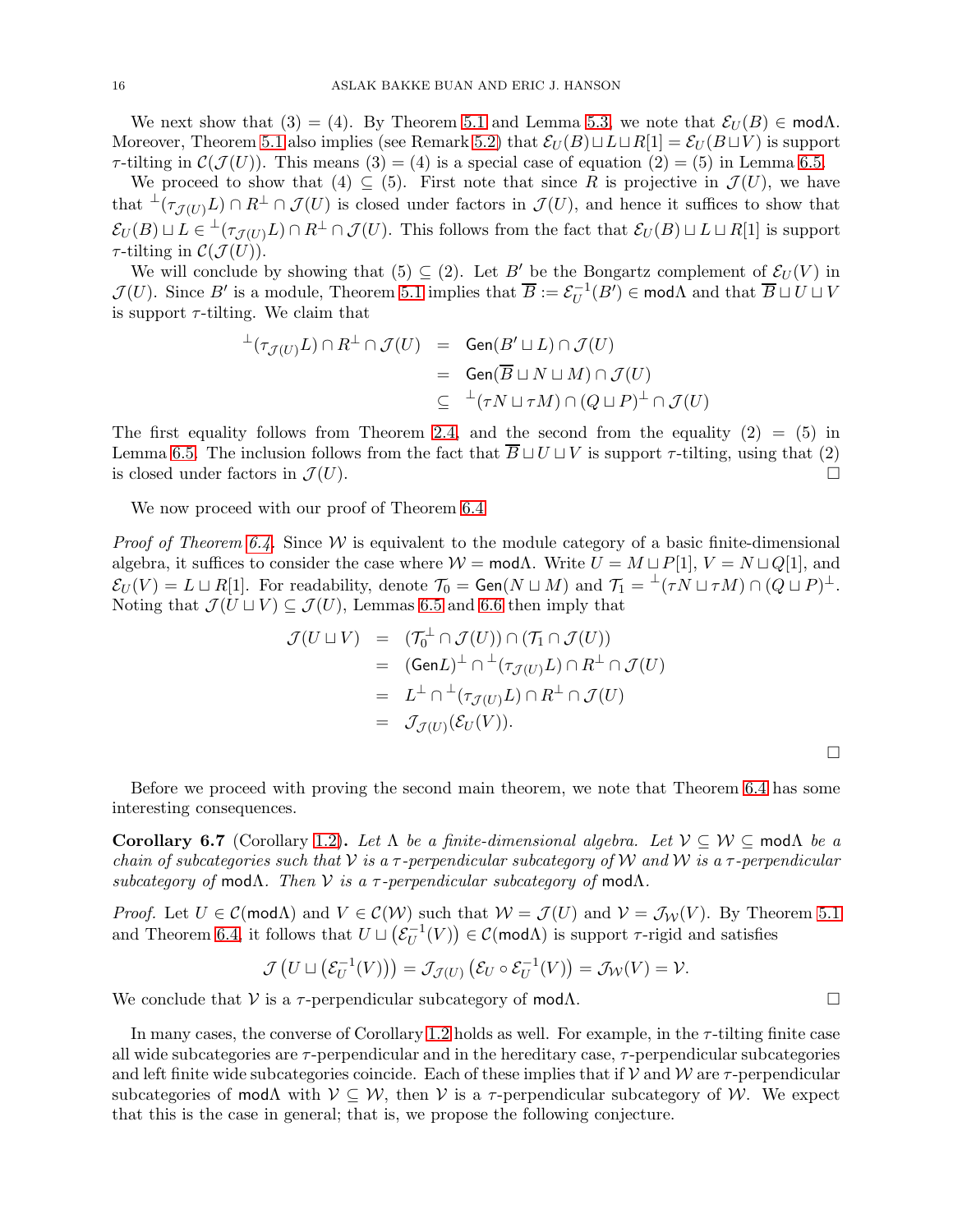Conjecture 6.8. *Let* Λ *be a finite-dimensional algebra. Let* W ⊆ modΛ *be a* τ *-perpendicular subcategory of* mod $\Lambda$  *and let*  $\mathcal{V} \subseteq \mathcal{W}$  *be a wide subcategory of* W. Then V *is a*  $\tau$ -perpendicular *subcategory of* mod $\Lambda$  *if and only if*  $V$  *is a*  $\tau$ -perpendicular subcategory of W.

As another consequence of Theorem [6.4,](#page-14-0) we have the following.

Corollary 6.9. *Let* Λ *be a finite-dimensional algebra and let* W ⊆ modΛ *be a subcategory. Then* W *is a*  $\tau$ -perpendicular subcategory of mod $\Lambda$  *if and only if there exists a subcategory*  $\mathcal V$  *with*  $\mathcal W \subseteq \mathcal V \subseteq$ modΛ *such that* V *is a left finite wide subcategory of* modΛ *and* W *is a left finite wide subcategory of* V*. Moreover, the statement is true if one or both instances of "left" are replaced with "right".*

*Proof.* First suppose  $W = \mathcal{J}(U)$  is a  $\tau$ -perpendicular subcategory of mod $\Lambda$ . By Theorem [4.5,](#page-8-0) there exists  $W \subseteq V \subseteq \text{mod}\Lambda$  such that V is a left finite wide subcategory of mod $\Lambda$  and W is a Serre subcategory of  $V$ . By Corollary [3.8,](#page-7-3) it follows that W is a left finite wide subcategory of V as well.

Now suppose that there exists  $W \subseteq V \subseteq \text{mod}\Lambda$  such that W is a left finite wide subcategory of  $V$  and V is a left finite wide subcategory of mod $Λ$ . Then W is a  $τ$ -perpendicular subcategory of modΛ as an immediate consequence of Lemma [4.3](#page-7-2) and Corollary [6.7.](#page-15-0)

<span id="page-16-1"></span>The proofs where one or both instances of "left" are replaced with "right" are identical.  $\Box$ 

We now proceed with the proof of the main theorem. In [\[BM19\]](#page-21-12), which deals with the  $\tau$ -tilting finite case, one establishes associativity of the composition operation, by proving that

$$
\mathcal{E}_{\mathcal{E}_U(V)}^{\mathcal{J}(U)} \circ \mathcal{E}_U = \mathcal{E}_{U \sqcup V}
$$

for any basic support  $\tau$ -rigid  $U \sqcup V \in \mathcal{C}(\mathsf{mod}\Lambda)$ . This is shown to be a consequence of the fact that

<span id="page-16-0"></span>(5) 
$$
\mathcal{J}_{\mathcal{W}}(U \sqcup V) = \mathcal{J}_{\mathcal{J}_{\mathcal{W}}(U)}(\mathcal{E}_U^{\mathcal{W}}(V))
$$

However, the proof that [\(5\)](#page-16-0) implies [\(4\)](#page-16-1) given in [\[BM19,](#page-21-12) Sections 5-9] does not use that  $\Lambda$  is  $\tau$ -tilting finite. We have shown in Theorem [6.4](#page-14-0) that Equation [\(5\)](#page-16-0) holds for  $\tau$ -perpendicular subcategories in the general case, and hence we obtain [\(4\)](#page-16-1) for free. Note that in the  $\tau$ -tilting finite case, in fact all wide subcategories are  $\tau$ -perpendicular.

We will here provide an alternative and much more efficient proof of why  $(5)$  implies  $(4)$  in the general case, which only builds on two short lemmas in [\[BM19\]](#page-21-12), namely Lemmas 5.5 (via Lemma [6.5](#page-14-1) in the present paper) and 6.2. This is completed in Theorem [6.12](#page-17-1) below, but we first prepare with an additional technical lemma.

<span id="page-16-2"></span>**Lemma 6.10.** Let  $U \sqcup V \in \mathcal{C}(\text{mod}\Lambda)$  and  $L \in \text{mod}\Lambda$  such that  $U \sqcup V \sqcup L$  is support  $\tau$ -rigid and *basic. Let*  $\overline{N}$  *be the direct sum of the indecomposable direct summands of* N *which do not lie in* GenM*. Let* L ′ *be an indecomposable direct summand of* L*. Then the following are equivalent.*

- $(1)$   $E<sub>U</sub>□<sub>V</sub>(L')$  *is a module.*
- $(2)$  *L'* ∉ Gen $(M ⊔ N)$
- *(3)*  $L' \notin \text{Gen}M$  and  $f_{(M^{\perp})}(L') \notin (\text{Gen}(f_{(M^{\perp})}(\overline{N}))) \cap \mathcal{J}(U)$
- (4)  $\mathcal{E}_U(L')$  is a module and  $\mathcal{E}_U(L') \notin (\text{Gen}(\mathcal{E}_U(\overline{N}))) \cap \mathcal{J}(U)$
- (5)  $\mathcal{E}^{\mathcal{J}(U)}_{\mathcal{E}_{U}(V)}$  $\mathcal{E}_U(V) \circ \mathcal{E}_U(L')$  is a module.

Moreover, if (1)-(5) hold then  $\mathcal{E}^{\mathcal{J}(U)}_{\mathcal{E}_{\mathcal{H}}(V)}$  $\mathcal{E}_U(V) \circ \mathcal{E}_U(L') = \mathcal{E}_{U \sqcup V}(L').$ 

*Proof.* The equivalences  $(1 \iff 2)$ ,  $(3 \iff 4)$ , and  $(4 \iff 5)$  all follow from the definitions of the " $\mathcal{E}\text{-maps}$ " given in Theorem [5.1.](#page-11-1)

For the equivalence  $(2 \iff 3)$ , we note that  $L' \notin \text{Gen}(M \sqcup N)$  if and only if

$$
f_{(M^\perp)}(L')\notin f_{(M^\perp)}(\mathrm{Gen}(M\sqcup N))=(\mathrm{Gen}(f_{(M^\perp)}(\overline{N}))\cap \mathcal{J}(U)
$$

by Lemma [6.5.](#page-14-1) This, together with that fact that if  $L' \notin Gen(M \sqcup N)$  then  $L' \notin GenM$ , proves the equivalence of (2) and (3).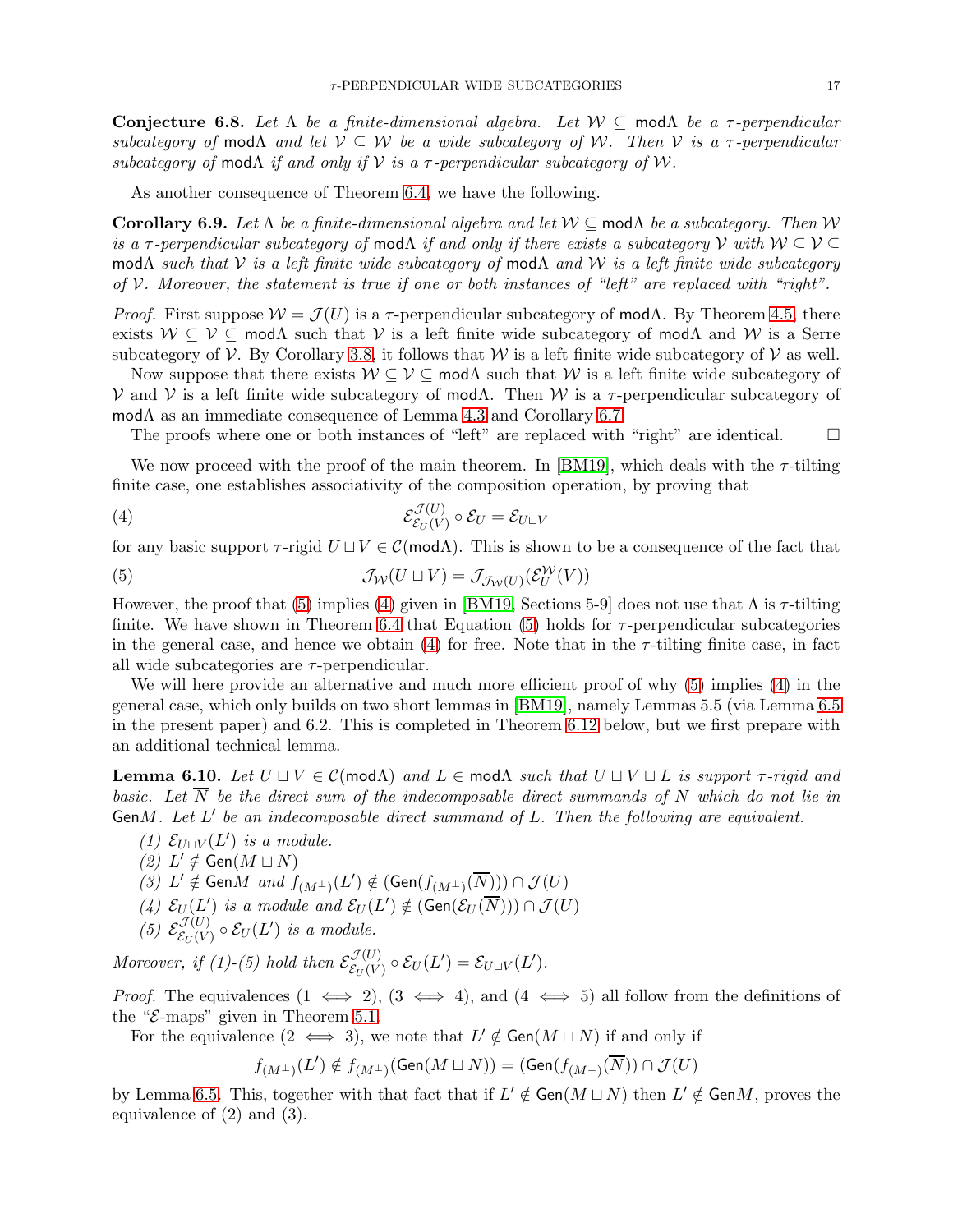Now suppose that (1)-(5) hold. For readability, denote  $L'' := f_{(M^{\perp})}(L')$  and denote  $\mathcal{T} :=$  $f_{(M^{\perp})}(\mathsf{Gen}(M \sqcup N))$ . Recall from Lemma [6.5](#page-14-1) that  $\mathcal{T} = (\mathsf{Gen}(f_{(M^{\perp})}(N))) \cap \mathcal{J}(U)$ . In particular, we have  $\mathcal{T} \subseteq \mathcal{J}(U) \subseteq \mathcal{J}(M)$ . Now denote by

$$
0 \to t_{\mathcal{T}}(L'') \to L'' \to f_{(\mathcal{T}^{\perp} \cap \mathcal{J}(U))}(L'') \to 0
$$

the canonical exact sequence with respect to the torsion pair  $(\mathcal{T}, \mathcal{T}^{\perp} \cap \mathcal{J}(U))$  in  $\mathcal{J}(U)$ . Likewise, denote by

$$
0 \to t_{\mathcal{T}}(L'') \to L'' \to f_{(\mathcal{T}^{\perp} \cap \mathcal{J}(M))}(L'') \to 0
$$

the canonical exact sequence with respect to the torsion pair  $(\mathcal{T}, \mathcal{T}^{\perp} \cap \mathcal{J}(M))$  in  $\mathcal{J}(M)$ . Since both sequences start with  $t_{\mathcal{T}}(L'')$ , we see that  $f_{(\mathcal{T}^{\perp} \cap \mathcal{J}(U))}(L'') = f_{(\mathcal{T}^{\perp} \cap \mathcal{J}(M))}(L'')$ .

We now observe that  $\mathcal{E}^{\mathcal{J}(U)}_{\mathcal{E}_{U}(V)}$  $\mathcal{E}_{U}(V) \circ \mathcal{E}_{U}(L') = f_{(\mathcal{T}^{\perp} \cap \mathcal{J}(U))}(L'')$  and  $\mathcal{E}_{(U \sqcup V)} = f_{((M \sqcup N)^{\perp})}(L')$  by con-struction. Finally, it is shown in [\[BM19,](#page-21-12) Lemma 6.2] that  $f_{(\mathcal{T}^{\perp} \cap \mathcal{J}(M))}(L'') = f_{((M \sqcup N)^{\perp})}(L')$ . We conclude that  $\mathcal{E}^{\mathcal{J}(U)}_{\mathcal{E}_{U}(V)}$  $\mathcal{E}_{U}(V) \circ \mathcal{E}_{U}(L') = \mathcal{E}_{U \sqcup V}(L')$  as desired.

<span id="page-17-2"></span>**Remark 6.11.** Since the bijections  $\mathcal{E}_U$  and  $\mathcal{E}_U^{\mathcal{W}}$  are additive, the assumption that  $L'$  is indecom-posable in Lemma [6.6](#page-14-2) can be replaced with the assumption that no direct summand of  $L'$  lies in  $Gen(M \sqcup N)$ .

We are now prepared to verify Equation [\(4\)](#page-16-1).

<span id="page-17-1"></span>**Theorem 6.12.** *Let*  $W \subseteq \text{mod}\Lambda$  *be a*  $\tau$ -perpendicular subcategory of mod $\Lambda$  *and let*  $U \sqcup V \in \mathcal{C}(W)$ *be support* τ *-rigid and basic. Then*

$$
\mathcal{E}^{\mathcal{J}_\mathcal{W}(U)}_{\mathcal{E}_U(V)} \circ \mathcal{E}_U^{\mathcal{W}} = \mathcal{E}_{U \sqcup V}^{\mathcal{W}}.
$$

*Proof.* Since  $W$  is equivalent to the module category of a basic finite-dimensional algebra, it suffices to consider the case where  $W = \text{mod}\Lambda$ .

Let  $W \in \mathcal{C}(\mathsf{mod}\Lambda)$  such that  $U \sqcup V \sqcup W$  is support  $\tau$ -rigid and basic. Write  $U = M \sqcup P[1]$ and  $V = N \sqcup Q[1]$ . Let  $\overline{L}$  be the direct sum of the indecomposable direct summands of W which are modules and do not lie in  $Gen(M \sqcup N)$ , and let  $W' \in \mathcal{C}(\mathsf{mod}\Lambda)$  such that  $\overline{L} \sqcup W' = W$ . Let  $B \in \text{mod}\Lambda$  be the Bongartz complement of  $U \sqcup V \sqcup W$ . We recall from Lemma [5.3](#page-12-0) that no direct summand of B lies in  $Gen(M \sqcup N)$ . Therefore, by Lemma [6.10](#page-16-2) and Remark [6.11,](#page-17-2) we have that  $\mathcal{E}^{\mathcal{J}(U)}_{\mathcal{E}_{\scriptscriptstyle II}(V)}$  $\mathcal{E}_{U}(V) \circ \mathcal{E}_{U}(B \sqcup L) = \mathcal{E}_{U \sqcup V}(B \sqcup L)$ . Moreover, this equation also holds if  $B \sqcup L$  is replaced with any of its (not necessarily indecomposable) direct summands.

For readability, denote  $B' := \mathcal{E}_{U \sqcup V}(B)$  and  $L' := \mathcal{E}_{U \sqcup V}(\overline{L})$ . Now recall from Theorem [6.4](#page-14-0) that  $\mathcal{J}(U \sqcup V) = \mathcal{J}_{\mathcal{J}(U)}(\mathcal{E}_U(V))$ . Theorem [2.4](#page-3-2) and Lemma [6.6](#page-14-2) then imply that (i) both  $\mathcal{E}_{U \sqcup V}(W')$  and  $\mathcal{E}^{\mathcal{J}(U)}_{\mathcal{E}_{\text{tr}}(V)}$  $\mathcal{E}_{\mathcal{E}_U(V)}^{(U)} \circ \mathcal{E}_U(W')$  lie in  $\mathcal{J}(U \sqcup V)[1]$ , and (ii) both  $B' \sqcup L' \sqcup \mathcal{E}_{U \sqcup V}(W')$  and  $B' \sqcup L' \sqcup \mathcal{E}_{\mathcal{E}_U(V)}^{(U)} \circ \mathcal{E}_U(W')$ are support  $\tau$ -tilting in  $\mathcal{C}(\mathcal{J}(U\sqcup V))$ . This implies that  $\mathcal{E}_U(W')=\mathcal{E}_{\mathcal{E}_U(V)}^{\mathcal{J}(U)}$  $\mathcal{E}_{U}(V) \circ \mathcal{E}_{U}(W'),$  as both coincide with the co-Bongartz complement of  $B' \sqcup L'$  in  $\mathcal{J}(U \sqcup V)$ .

Now recall that  $W = \overline{L} \sqcup W'$ . Since all of the bijections  $\mathcal{E}_U$ ,  $\mathcal{E}_{U \sqcup V}$ , and  $\mathcal{E}_{\mathcal{E}_{U}(V)}^{\mathcal{J}(U)}$  $\mathcal{E}_{U}(V)$  are additive, the previous two paragraphs imply that  $\mathcal{E}^{\mathcal{J}(U)}_{\mathcal{E}_{U}(V)}$  $\mathcal{E}_{U}(V) \circ \mathcal{E}_{U}(W) = \mathcal{E}_{U \sqcup V}(W)$ . This completes the proof.  $\Box$ 

We are now ready to complete the proof that the  $\tau$ -cluster morphism category is indeed a category. This essentially follows from Theorem [6.12](#page-17-1) identically as in [\[IT,](#page-21-15) Corollary 1.10], [\[Igu,](#page-21-24) Section 1, and [\[BM19,](#page-21-12) Corollary 1.8].

<span id="page-17-0"></span>**Theorem 6.13.** Let  $\Lambda$  be a finite-dimensional algebra. Then  $\mathfrak{W}(\Lambda)$  is a well-defined category.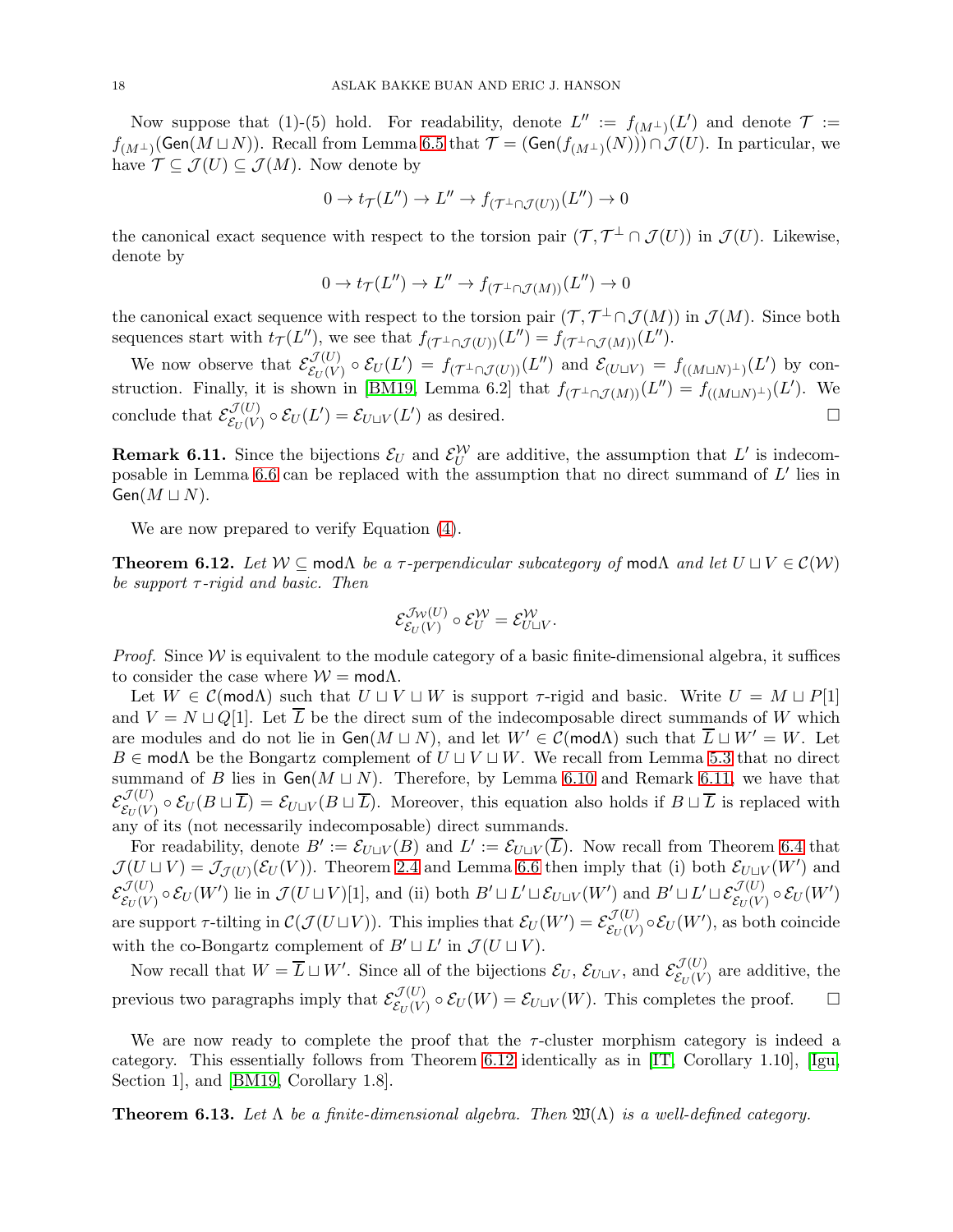*Proof.* It is straightforward to show that for any  $\tau$ -perpendicular subcategory  $W \subseteq \text{mod}\Lambda$ , the morphism  $g_0^{\mathcal{W}}$  is the identity of  $\mathcal{W}$ . Thus we need only show that the composition law is associative. Consider

$$
\mathcal{W}_1 \xrightarrow{g_U^{W_1}} \mathcal{W}_2 \xrightarrow{g_V^{W_2}} \mathcal{W}_3 \xrightarrow{g_W^{W_3}} \mathcal{W}_4
$$

a sequence of three composable morphisms in  $\mathfrak W$ . Then, by Theorem [6.12](#page-17-1) and the additivity of the " $\mathcal{E}\text{-maps}$ ", we have:

$$
\begin{array}{rcl}\n\left(g_{W}^{W_{3}} \circ g_{V}^{W_{2}}\right) \circ g_{U}^{W_{1}} & = & g_{V \sqcup \left(\mathcal{E}_{V}^{W_{2}}\right)^{-1}(W)}^{W_{2}} \circ g_{U}^{W_{1}} \\
& = & g_{U \sqcup \left(\mathcal{E}_{U}^{W_{1}}\right)^{-1}(V) \sqcup \left(\mathcal{E}_{V}^{W_{2}} \circ \mathcal{E}_{U}^{W_{1}}\right)^{-1}(W) \\
& = & g_{W}^{W_{3}} \circ g_{U \sqcup \left(\mathcal{E}_{W}^{W_{1}}\right)^{-1}(V)}^{W_{1}} \\
& = & g_{W}^{W_{3}} \circ \left(g_{V}^{W_{2}} \circ g_{W}^{W_{1}}\right) \\
\end{array}
$$

For  $W \subseteq \text{mod}\Lambda$  a  $\tau$ -perpendicular subcategory, we can likewise define the  $\tau$ -cluster morphism category  $\mathfrak{W}(W)$  in the usual way; i.e., by identifying W with some module category. We then obtain the following.

<span id="page-18-0"></span>**Proposition 6.14.** Let  $W \subseteq \text{mod }\Lambda$  be a  $\tau$ -perpendicular subcategory. Then  $\mathfrak{W}(W)$  is equivalent *to the full subcategory of*  $\mathfrak{W}(\Lambda)$  *whose objects are the*  $\tau$ -perpendicular subcategories of W.

*Proof.* This is a straightforward consequence of Corollary [6.7.](#page-15-0) □

We conclude this section by generalizing the results of [\[BM19,](#page-21-12) Section 10].

#### <span id="page-18-1"></span>Proposition 6.15.

- (1) Let M be an indecomposable non-projective  $\tau$ -rigid module and let  $B_M$  be the Bongartz *complement of*  $M$ *. Then*  $M \in \text{Gen}B_M$  *and*  $\mathcal{J}(M) = \mathcal{W}_L(\text{Gen}B_M)$ *.*
- (2) Let M and N be indecomposable  $\tau$ -rigid modules. Then  $\mathcal{J}(M) = \mathcal{J}(N)$  if and only if  $M \cong N$ .

*Proof.* (1) As in the proof of [\[BM19,](#page-21-12) Lemma 10.6], we have that the indecomposable direct summands of B are split projective in  $\perp(T)$ . If in addition M is split projective in  $\perp(T)$ , then Gen(B  $\sqcup M$ ) = mod $\Lambda$  by Theorem [2.4](#page-3-2) and Proposition [2.7.](#page-4-1) Since  $B \sqcup M$  is  $\tau$ -tilting, this implies that  $B \sqcup M = \Lambda$  and M is projective, a contradiction. We conclude that M is not split projective in  $\perp(\tau M)$ , and so the result is a special case of Lemma [4.3.](#page-7-2)

(2) Suppose that  $\mathcal{J}(M) = \mathcal{J}(N)$ . We first consider the case where neither M nor N is projective. Let  $B_M$  be the Bongartz complement of M and  $B_N$  the Bongartz complement of N. Then by (1) we have  $W_L(\text{Gen}B_M) = \mathcal{J}(M) = \mathcal{J}(N) = W_L(\text{Gen}B_N)$ . This then implies that  $\text{Gen}B_M = \text{Gen}B_N$ . It follows that  $M \cong N$  is the unique indecomposable ext-projective in this torsion class which is not split-projective.

Now suppose that M is projective. Since M is indecomposable, we note that  $top(M)$  is simple. Moreover, given an arbitrary simple  $S \in \text{mod}\Lambda$ , we have that  $S \in \mathcal{J}(M)$  if and only if  $S \ncong \text{top}(M)$ . In particular, if  $S \not\cong \text{top}(M)$ , then  $\text{Hom}(N, S) = 0 = \text{Hom}(S, \tau N)$ . We conclude that  $\text{top}(M) \cong$  $top(N)$  and that  $soc(τN) = 0$ . In particular, this means  $M \cong N$ .

Theorem 6.16. *Let* Λ *be a finite-dimensional algebra and let* W ⊆ modΛ *be a* τ *-perpendicular subcategory.* Let  $V \subseteq W$  *be a*  $\tau$ -perpendicular subcategory of W such that  $rk(W) = rk(V) + 1$ *. Then exactly one of the following occurs:*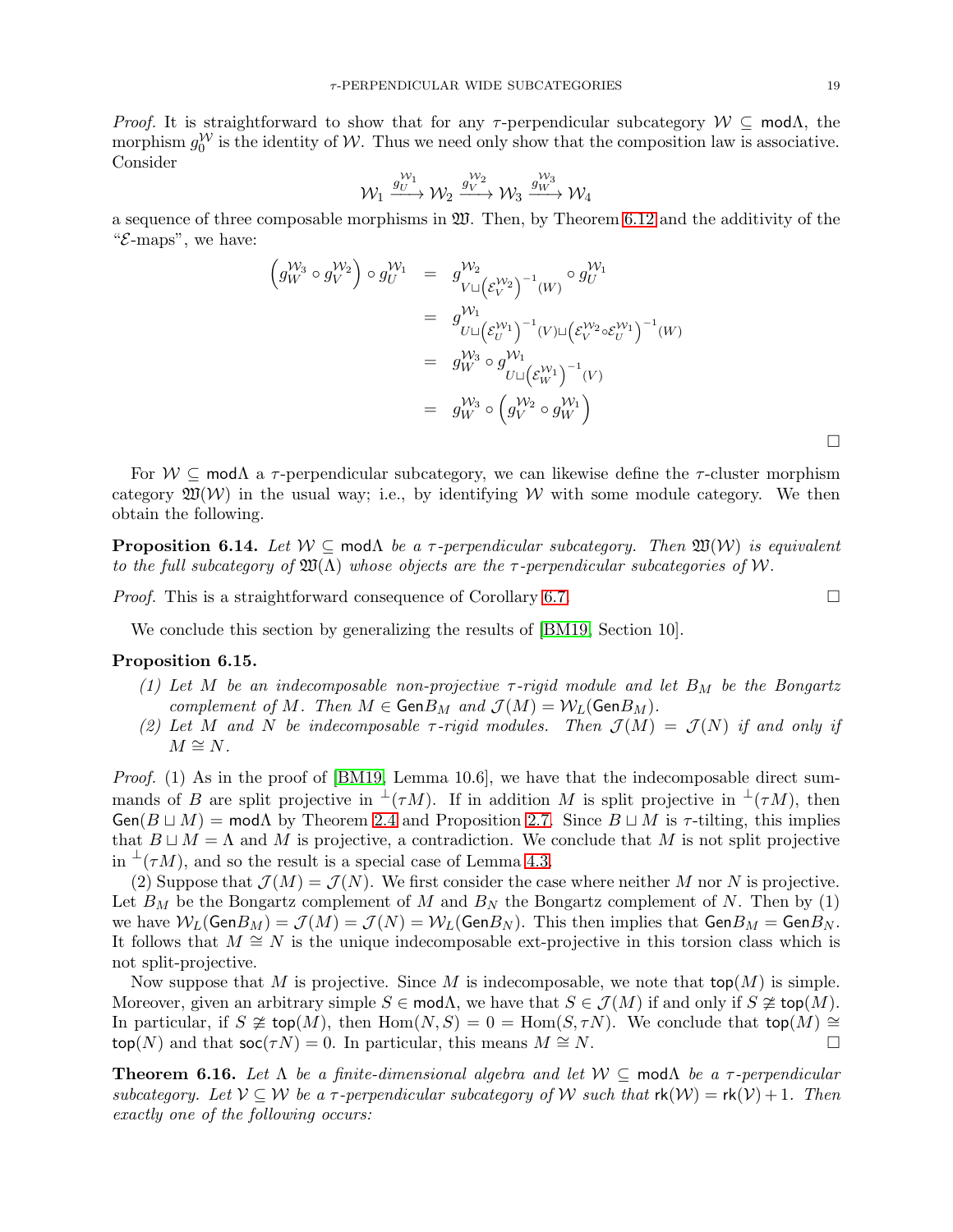- *(1) There is exactly one morphism in*  $\mathfrak{W}(\Lambda)$  *from* W to V and  $V = \mathcal{J}_W(M)$  *for some indecomposable module* M *which is* τ *-rigid, but not projective, in* W*.*
- *(2)* There are exactly two morphisms in  $\mathfrak{W}(\Lambda)$  from W to V and  $V = \mathcal{J}_W(P) = \mathcal{J}_W(P[1])$  for *some indecomposable module* P *which is projective in* W*.*

*Proof.* By Proposition [6.14,](#page-18-0) we can assume that  $W = \text{mod}\Lambda$ . Theorem [3.3](#page-5-1) then implies that there exists an indecomposable support  $\tau$ -rigid  $U \in \mathcal{C}(\mathsf{mod}\Lambda)$  such that  $\mathcal{J}(U) = \mathcal{V}$ . The result then follows from Proposition [6.15](#page-18-1) and that fact that  $\mathcal{J}(P) = \mathcal{J}(P[1])$  for any projective module P.  $\Box$ 

<span id="page-19-1"></span>Remark 6.17. In [\[BM19,](#page-21-12) Section 10], the results generalized here are stated as relationships between the lattice of wide subcategories and the  $\tau$ -cluster morphism category. (The partial order on the lattice of wide subcategories is given by containment, and the meet of two wide subcategories is their intersection.) In the  $\tau$ -tilting infinite case, however, the set of  $\tau$ -perpendicular subcategories may not be closed under intersections and may not form a lattice. See for example [\[Rin16,](#page-21-8) Examples 3.2.2 and 3.2.3], which show that path algebras of type  $A_{2,1}$  and  $A_{2,2}$ , respectively, exhibit such behavior<sup>[1](#page-19-2)</sup>. The authors thank Haruhisa Enomoto for sharing these examples with them.

# 7. An example

<span id="page-19-0"></span>In this section, we consider a pair of examples. As examples in the  $\tau$ -tilting finite case can be found in [\[BM19,](#page-21-12) Section 12], our examples are both  $\tau$ -tilting infinite. This means the corresponding  $\tau$ -cluster morphism categories are infinite as well.

We first consider the Kronecker path algebra  $\Lambda_1 = K(1 \Rightarrow 2)$ . For  $i \in \mathbb{N}$ , we denote by  $M_{(i,i+1)}$ and  $M_{(i+1,i)}$  the unique (up to isomorphism) indecomposable  $\Lambda_1$ -modules with dimension vectors  $(i, i + 1)$  and  $(i + 1, i)$ . We note that  $P(1) = M_{(1,2)}$ ,  $S(1) = M_{(1,0)}$ , and  $P(2) = S(2) = M_{(0,1)}$ .

Figure [1](#page-20-0) gives an illustration of the category  $\mathfrak{W}(\Lambda_1)$ . The vertices are the  $\tau$ -perpendicular subcategories of modΛ (which in this case are precisely the functorially finite wide subcategories). An irreducible morphism  $g_U^{\mathcal{W}}: \mathcal{W} \to \mathcal{V}$  (so that U is indecomposable and support  $\tau$ -rigid in  $\mathcal{C}(\mathcal{W})$ ) and  $\mathcal{J}_W(U) = \mathcal{V}$  is shown as an arrow  $W \to \mathcal{V}$  labeled by U. The wide subcategories add $\{M_{(i,i+1)}\}$ generated by the preprojective modules all appear above the horizontal dashed line, with i increasing as one moves counter clockwise. Likewise, the wide subcategories  $add\{M_{(i+1,i)}\}$  generated by the preinjective modules all appear below the horizontal dashed line, with  $i$  increasing as one moves clockwise. The category is drawn so that every square commutes, and wide subcategories which appear more than once in the figure should be identified.

For our second example, we consider quiver  $Q = 1 \Rightarrow 2 \rightarrow 3$  and the algebra  $\Lambda_2 = KQ/r \text{ad}^2 KQ$ . Again for  $i \in \mathbb{N}$ , we denote by  $M_{(i,i+1,0)}$  and  $M_{(i+1,i,0)}$  the unique (up to isomorphism)  $\Lambda_2$ -modules with dimension vectors  $(i, i+1, 0)$  and  $(i+1, i, 0)$ . The irreducible morphisms in  $\mathfrak{W}(\Lambda_2)$  with source mod $\Lambda_2$  are shown in Figure [2.](#page-20-1) Similarly to before, a morphism  $g_U^{\text{mod}\Lambda_2}$  : mod $\Lambda_2 \to W$  is labeled by U. Moreover, every module of the form  $M_{(i,i+1,0)}$  or  $M_{(i+1,i,0)}$  corresponds to some morphism with source mod $\Lambda_2$ .

To complete the picture, we can utilize Proposition [6.14.](#page-18-0) The Serre subcategory  $P(3)^\perp$  is equivalent to mod $\Lambda_1$ , so there is a copy of  $\mathfrak{W}(\Lambda_1)$  sitting inside of  $\mathfrak{W}(\Lambda_2)$  which has  $P(3)^\perp$  identified with mod $\Lambda_1$ . The Serre subcategory  $P(1)^{\perp} = \text{add}\{P(2), S(2), P(3)\}\$ is equivalent to the module category of the path algebra of type  $A_2$ . Thus  $\mathfrak{W}(\Lambda_2)$  contains five irreducible morphisms which have source add $\{P(2), S(2), P(3)\}$  and five morphisms add $\{P(2), S(2), P(3)\} \rightarrow 0$ . The remaining subcategories shown are semisimple, so each is the source of four irreducible morphisms and four morphisms with target 0 in  $\mathfrak{W}(\Lambda_2)$ .

<span id="page-19-2"></span><sup>&</sup>lt;sup>1</sup>In these examples, the term "exceptional subcategory" is used to mean functorially finite wide subcategory. We also recall from Remark [4.10](#page-11-2) that over hereditary algebras, these are precisely the  $\tau$ -perpendicular subcategories.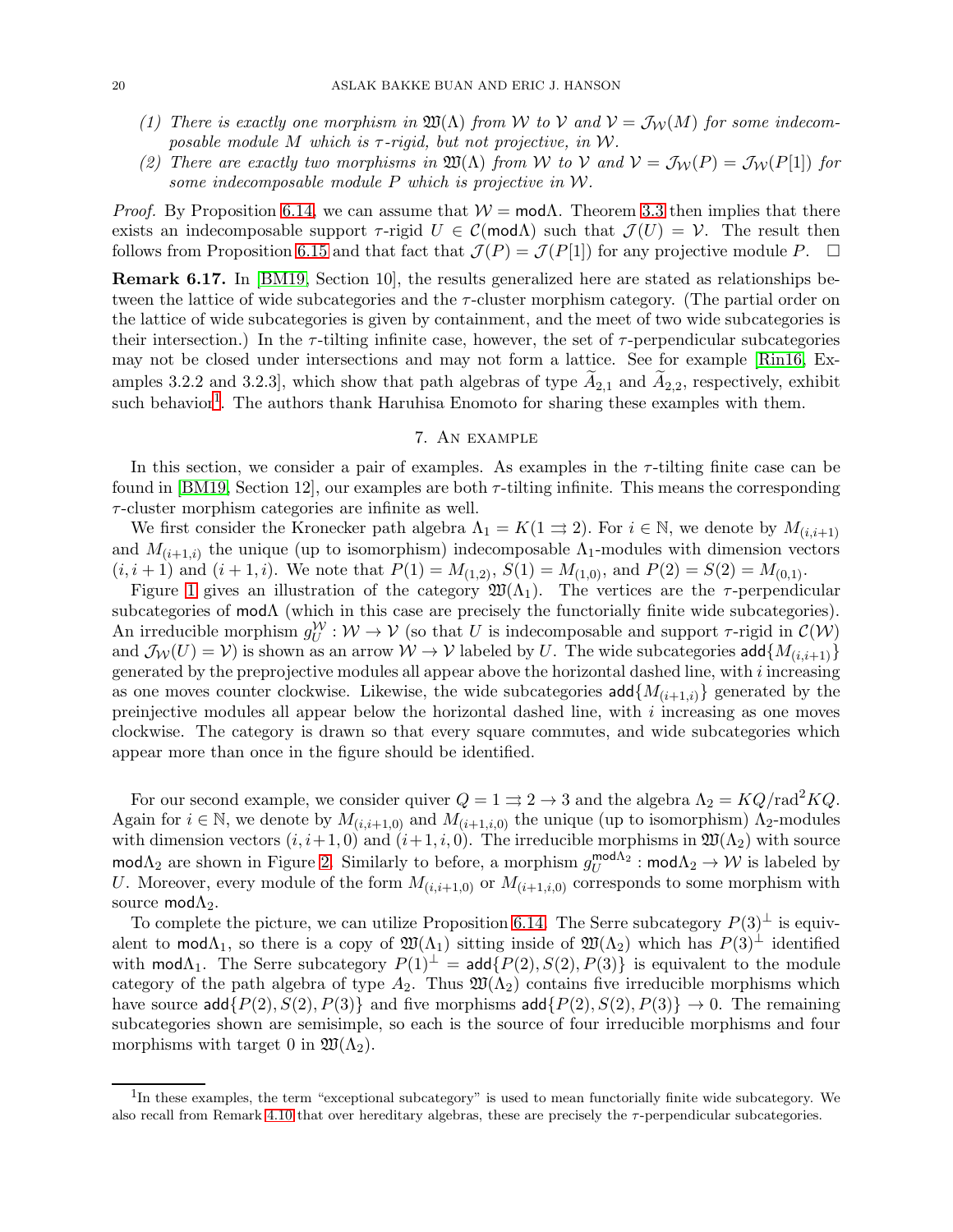

<span id="page-20-0"></span>FIGURE 1. The category  $\mathfrak{W}(\Lambda_1)$  for  $\Lambda_1 = K(1 \rightrightarrows 2)$ .



<span id="page-20-1"></span>FIGURE 2. The irreducible morphisms in  $\mathfrak{W}(\Lambda_2)$  with source mod $\Lambda_2$ . Here,  $\Lambda_2 =$  $K(1 \rightrightarrows 2 \rightarrow 3)/\text{rad}^2$ .